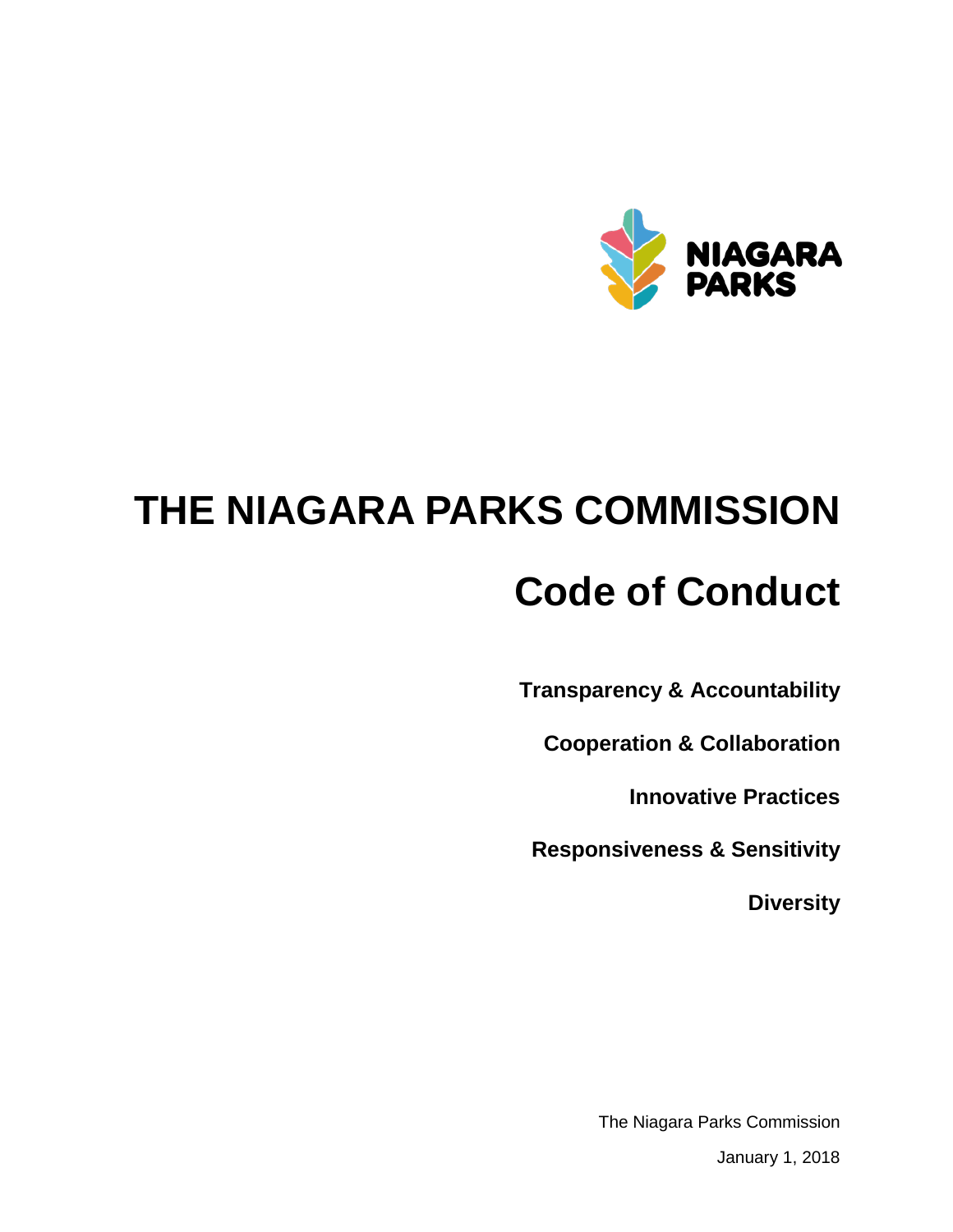#### **Contents**

| 1. |  |
|----|--|
| 2. |  |
| 3. |  |
| 4. |  |
| 5. |  |
|    |  |
|    |  |
|    |  |
|    |  |
|    |  |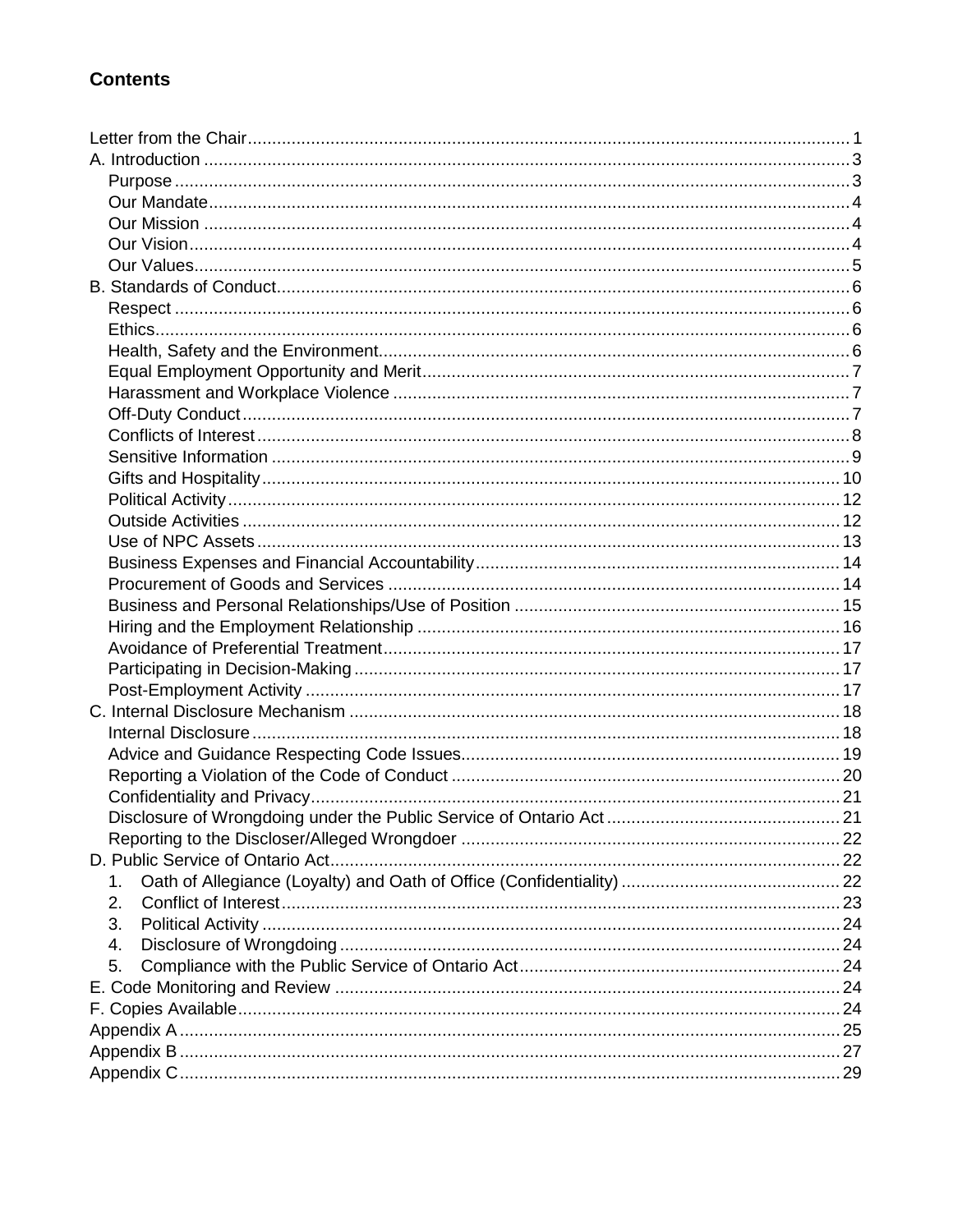

Dear Colleague:

Since 1885, The Niagara Parks Commission (NPC), an agency of the Provincial Government, has carried out its important mission of preserving and enhancing the natural beauty of the Falls and the Niagara River Corridor for the enjoyment of visitors while maintaining self-sufficiency. Our organization has had, and will continue to have, an obligation of serving as the guardian of these public lands.

In June of 2007, NPC adopted the Code of Conduct which was developed in consultation with our Commissioners, employees and other stakeholders. The Code of Conduct has been updated and reissued as required. This Code applies to all of us. It provides a set of standards of conduct or behaviour expected and required of everyone associated with NPC. The Code helps us to understand what we stand for and will guide our behaviour as we work together toward our common vision and goals. It is an important tool that will strengthen our organization and continue to build on our culture of integrity. Our adherence to the Code of Conduct will serve to build and enhance public confidence in all that we do. Our objective is clear and strong: NPC will demonstrate the accountability, ethics and non-partisan behaviour expected of a Provincial agency.

It is our shared responsibility to become familiar with the Code and other applicable laws and policies. We are all accountable for our actions and behaviours. We expect Commissioners, employees, suppliers and other associates to be aware of ethical or legal issues and to refrain from engaging in any unethical or illegal activity.

There is a disclosure mechanism for breaches to the Code. If you believe that the principles set forth in the Code of Conduct are being violated, there is an internal mechanism for disclosure. If you become aware of a violation of this Code of Conduct, it is your responsibility to bring the matter to the attention of appropriate persons in the organization. There is no excuse for remaining silent if wrongdoing is being committed. Niagara Parks will protect from retaliation those who, in good faith, come forward with a disclosure. An ethics programme cannot be effective unless persons are willing to come forward and report violations.

The Public Service of Ontario Act and regulations were proclaimed on August 20, 2007. This Act sets out the ethical framework for all public servants. Employees and appointees of The Niagara Parks Commission are public servants under the Act and subject to the provisions of the Act. Under this Act, a disclosure of wrongdoing can be made internally to the Ethics Executives of The Niagara Parks Commission (CEO is the Ethics Executive for all employees and I am the Ethics Executive for the CEO and Commissioners).

…cont'd /2

JANICE THOMSON, Chair REEGAN MCCULLOUGH, Chief Executive Officer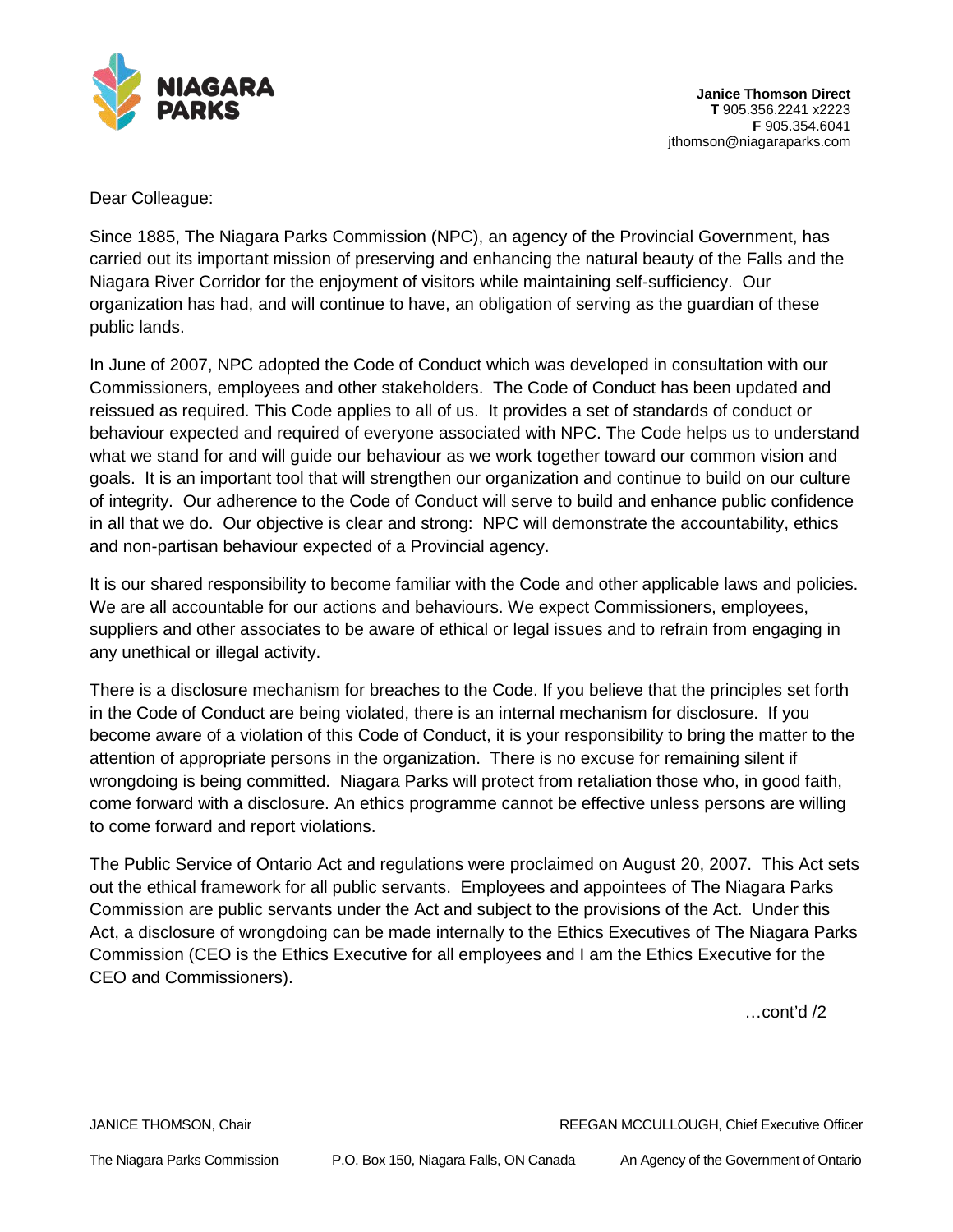

Disclosures can also be made directly to the Integrity Commissioner of Ontario in certain circumstances. The Conflict of Interest and Political Activity rules of the Act and its regulations must be followed. In addition, all new public servants must swear or affirm an Oath of Allegiance and an Oath of Office.

Both the CEO and I have important responsibilities under the Act which include: promotion of ethical conduct, determination of conflict of interest matters, determinations on political activity, investigation of disclosures of wrongdoing and the administration of oaths/affirmations.

The Code of Conduct for The Niagara Parks Commission promotes ethical behaviour and furthers the objectives of the Public Service of Ontario Act. It is reviewed on a regular basis to reflect the provisions of this Act, new directives and policies.

Please read the enclosed Code of Conduct carefully and make it a part of the way you conduct business at Niagara Parks. I am confident that full compliance with the Code will help maintain the integrity so critical to The Niagara Parks Commission.

Yours truly,

Janice Thomson.

Janice Thomson,

**Chair** 

JT/dj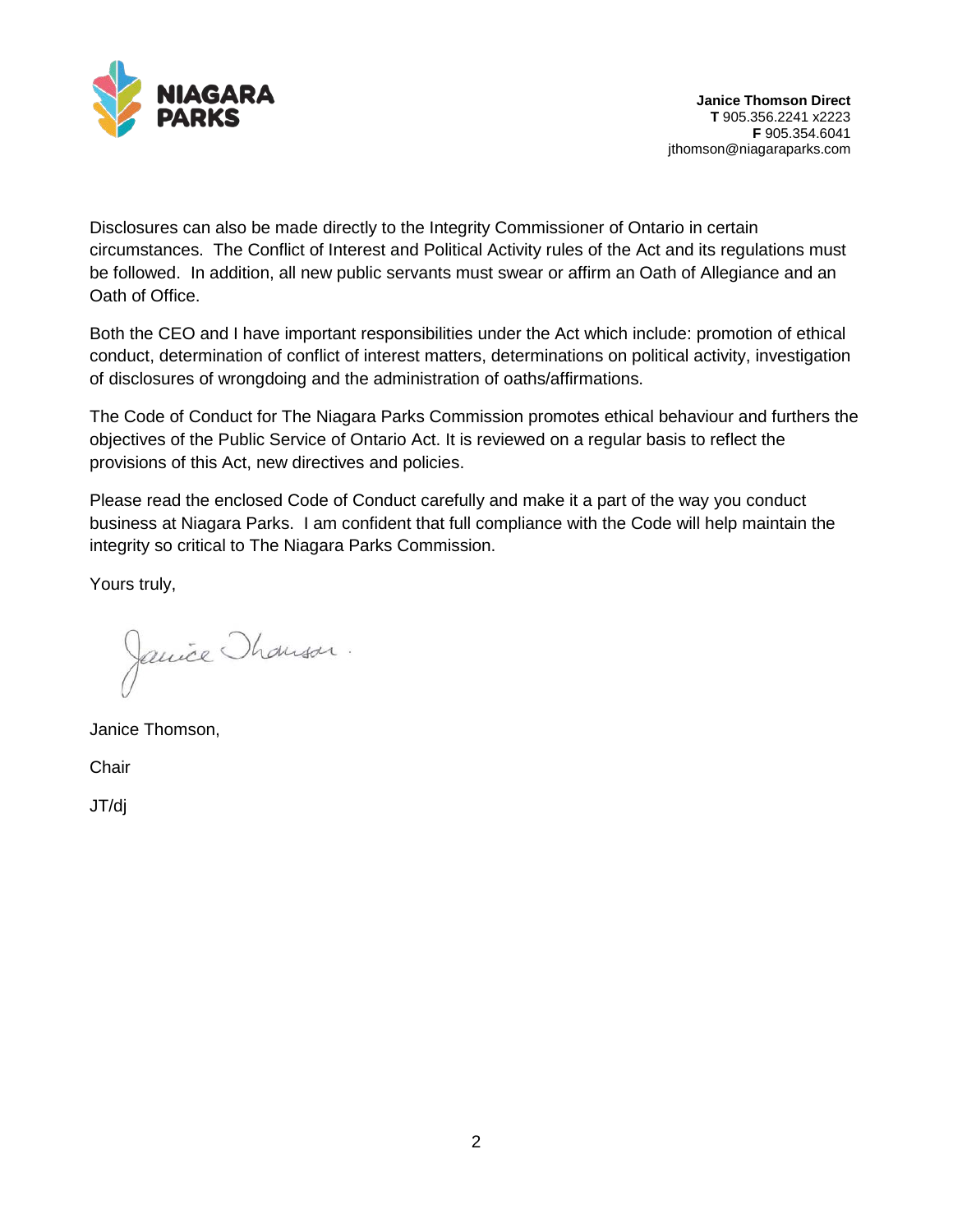#### <span id="page-4-0"></span>**A. Introduction**

#### <span id="page-4-1"></span>**Purpose**

The purpose of the Code of Conduct is to provide a set of standards describing the behaviour expected and required of everyone associated with The Niagara Parks Commission (NPC). It promotes understanding of what we stand for and how we are expected to conduct ourselves. The Code guides us in recognizing and resolving various issues that we may encounter in conducting the business of NPC.

Consistent with our founding principles, vision and core values, our actions must be in the best interests of The Niagara Parks Commission at all times. We must work as groups and individuals toward our common goals for the good of everyone.

The Code reinforces the application of the Public Service of Ontario Act and its regulations, existing laws, policies of The Niagara Parks Commission and other directives that guide our actions, by emphasizing the key areas of expected behaviour which are consistent with our core values.

This Code applies to everyone associated with The Niagara Parks Commission; no one is exempt. The Chair, Commissioners, and all employees including those on leave, are subject to the provisions of this Code. All representatives including agents, partners, consultants, independent contractors, vendors, suppliers and visitors are also subject to applicable provisions of this Code and specifically the Supplier's Code of Conduct. This Code also applies to interactions and relationships these individuals/groups may have with each other and any others where NPC is involved. We also encourage our retirees to continue to carry the values and standards of the Code into their retirement and continue to support the vision of Niagara Parks.

Everyone is required to become familiar with this Code and other applicable laws and policies and to understand the consequences of our actions. We are all accountable for our actions and behaviours.

All Commissioners and employees are required to complete training on the Code. This training will be included in the orientation program for all new Commissioners and employees. In addition, managers are required to confirm that all of their employees have completed training. Ethics executives have a responsibility to promote ethical behaviour. One way of doing this is through training and making individuals aware of the Code. Another way is through the taking of Oaths of Office and Allegiance. All new Commissioners and employees are also required under the Public Service of Ontario Act to take these oaths.

This Code is founded on our mandate, mission, vision and values.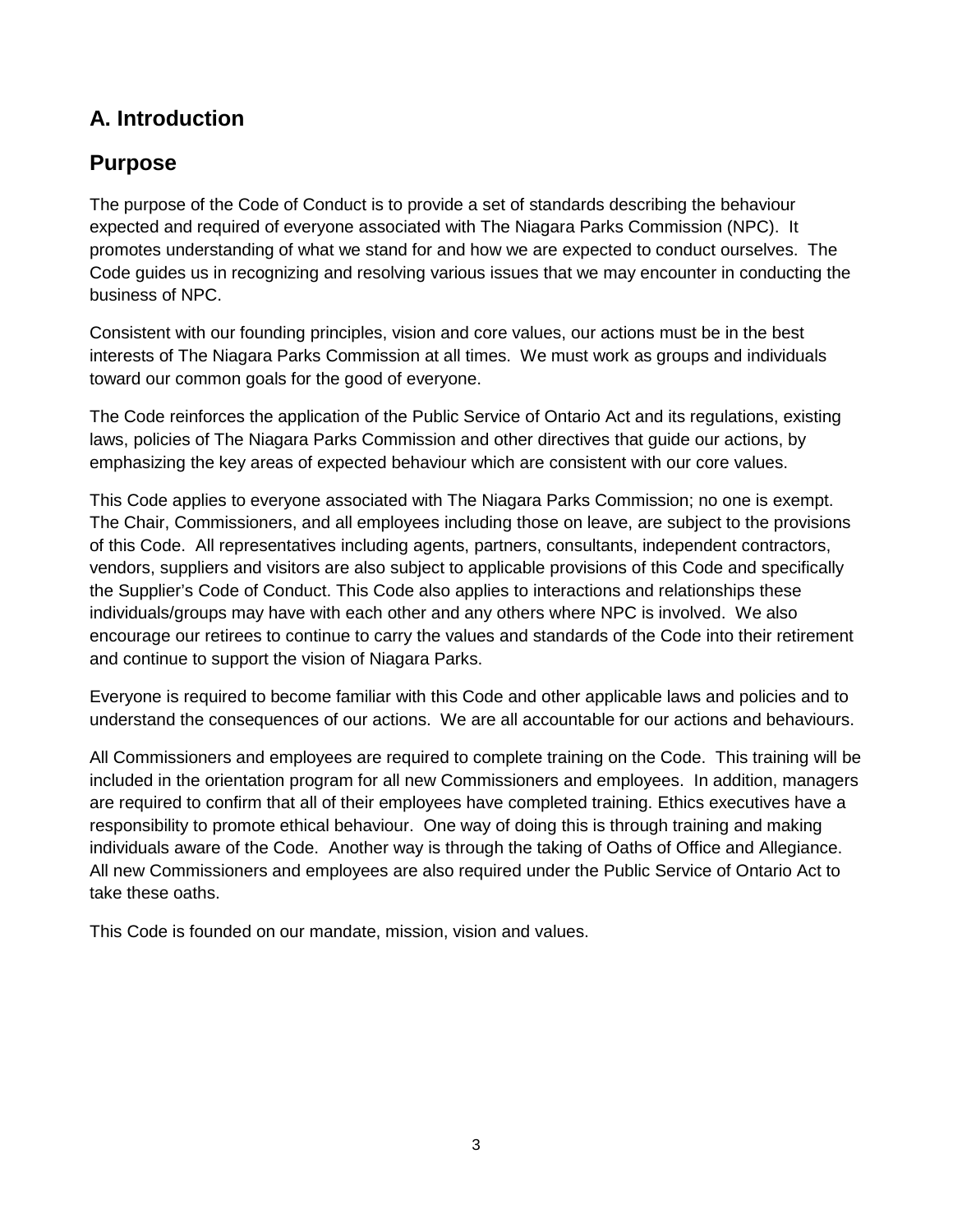#### <span id="page-5-0"></span>**Our Mandate**

#### **Preserving and promoting the natural and cultural heritage along the Niagara River corridor.**

The Niagara Parks Commission (NPC) is a Provincial Crown Agency and a corporation incorporated by an Act of the Provincial Legislature of Ontario on the 23rd of April 1887 and continued under the Niagara Parks Act, R.S.O. 1990, Chapter N.3. A Provincial Crown Agency is utilized to implement specific mandates of the Crown when the government wants advice and/or expertise from outside the normal civil service. The government uses a corporate agency mechanism when it considers that there is a need of administrative flexibility and a requirement to promote entrepreneurial opportunity.

Prior to the opening of the original Park, the Commissioners were guided by two general principles which were regarded by the Government of the day as indispensable conditions. The first was that there should be no permanent financial burden on the Province, but that the Parks should become self-supporting. The second was that the Park should, as far as possible, be free to the public. These indispensable conditions continue to guide our operations.

Today, all Crown Agencies in Ontario are classified by the Provincial Government. NPC is classified as an operational enterprise which is one that sells goods and services to the public in a commercial manner (including, but not necessarily, in competition with the private sector). NPC is further categorized by the Ministry of Finance as a Government Business Enterprise which "...maintains its operations and meet(s) its obligations from revenues generated outside of the government reporting entity." The original self-supporting principle continues to be relevant.

According to The Niagara Parks Act, it is the duty of the Commission "...To manage, control and develop the Parks…" (general objects). The Parks are defined as land vested or placed under the control of the Commission including the roads and lands covered with water. The Niagara Parks Act sets out fifteen powers that have been granted to further the general objects to the Commission. The Commission must not engage in activities beyond those authorized by its objects.

#### <span id="page-5-1"></span>**Our Mission**

**To protect the natural and cultural heritage along the Niagara River for the enjoyment of visitors while maintaining financial self-sufficiency.**

#### <span id="page-5-2"></span>**Our Vision**

**By 2028, Ontario's Niagara Parks will be:**

- **An innovative example of sustainability as the environmental and cultural stewards of the Niagara River corridor**
- **A welcoming, accessible and inspiring place offering world-class natural, historical and authentic experiences**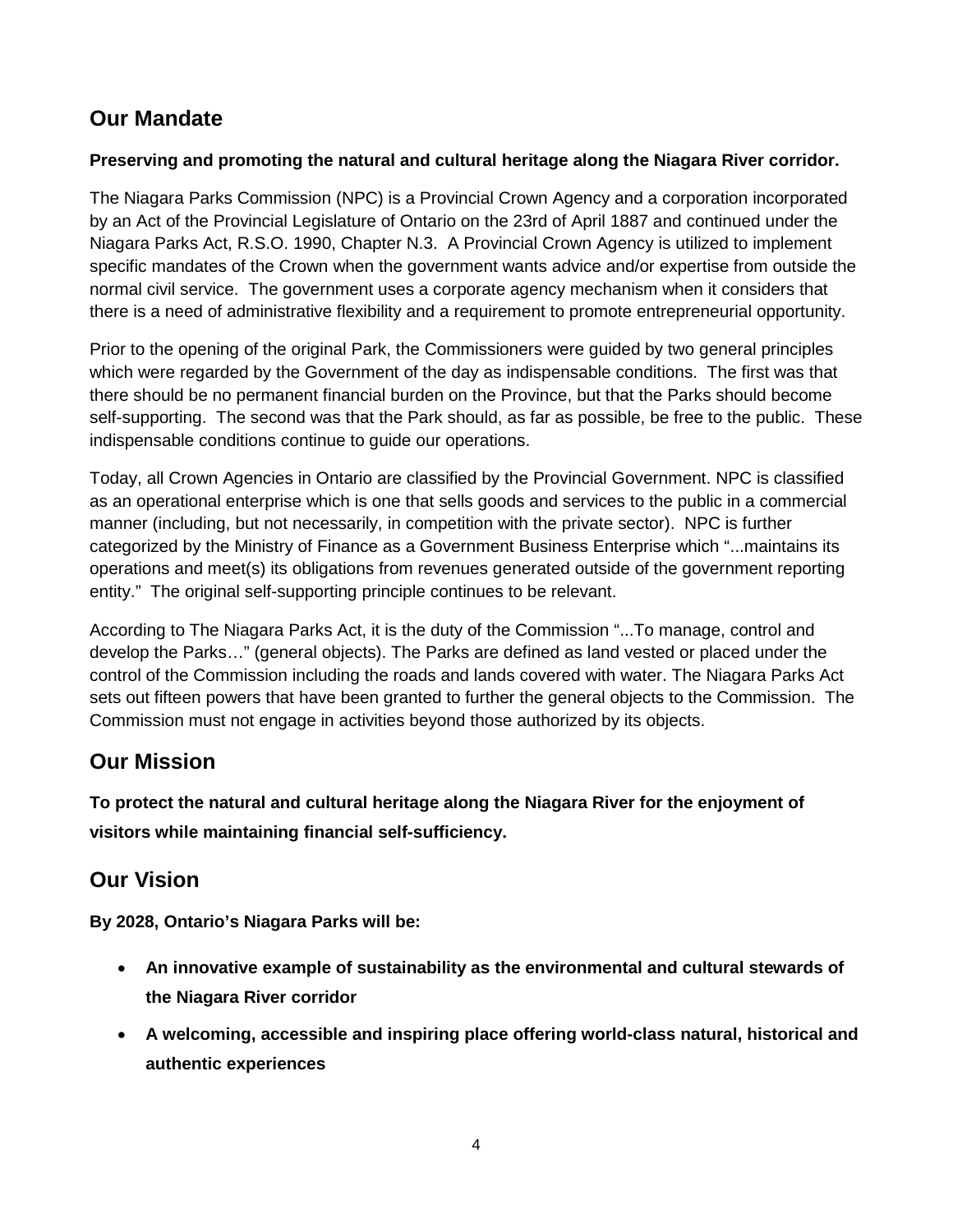- **A source of national pride and identity**
- **One of the most spectacular Parks in the world**

#### <span id="page-6-0"></span>**Our Values**

The Niagara Parks Commission values:

- 1. **Transparency** and **accountability** at the root of all that we do.
- 2. **Cooperation and collaboration** between and amongst Commissioners, staff and stakeholders that results in our delivery of consistent, high quality products and services.
- 3. **Innovative practices** that create exciting and lasting memories for our visitors.
- 4. **Responsiveness and sensitivity** to aligning products and services with the changing needs of our visitors, our partners and our contributors.
- 5. **Diversity** in our staff and customer base that expands the richness of the cultural experience.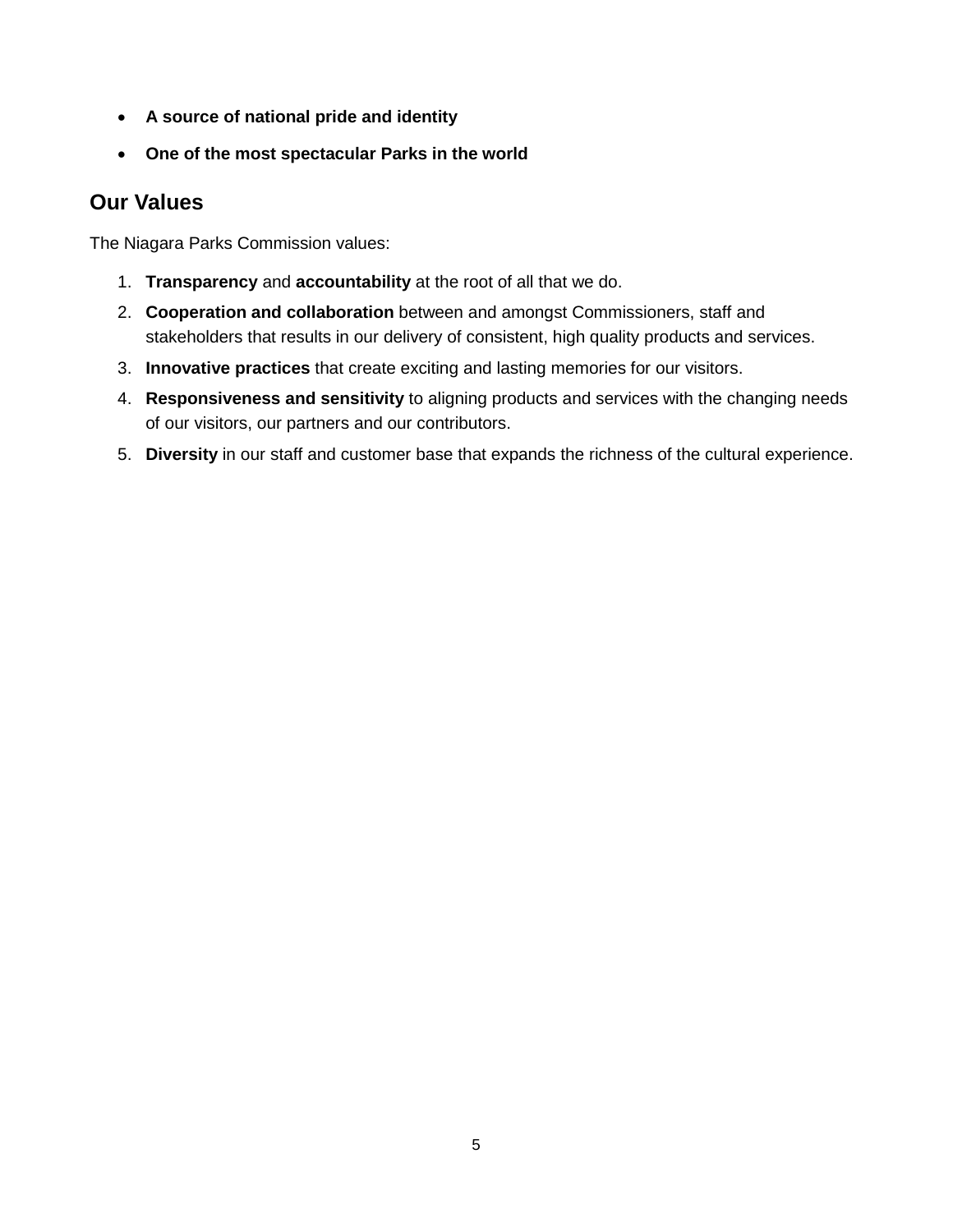#### <span id="page-7-0"></span>**B. Standards of Conduct**

#### <span id="page-7-1"></span>**Respect**

The Niagara Parks Commission is a place where all persons feel accepted and appreciated and are encouraged to contribute to maintaining a professional, positive and healthy environment. We consistently uphold the equal rights of every person and recognize their inherent dignity and worth.

Behaviour that is inappropriate includes, but is not limited to:

- Any act of harassment, intimidation, discrimination, coercion or physical or verbal abuse of persons associated with or who come in contact with Niagara Parks;
- Abuse of power and position by any person;
- Disclosure of personal and confidential information without appropriate legislative authority and/or consent;
- Discussing the organization and/or another person in a derogatory manner;
- Joke telling and the spreading of gossip at the expense of others;
- Acceptance of information as fact without investigation of all persons and details involved;
- Non-action by either party in resolution of any contravention of these behaviours.

We treat each other and visitors to the Parks with courtesy, fairness and dignity.

(Refer to [CPM-05-03: Workplace Harassment;](file://niagaraparks.nf/parks/files/CORPORATE%20SERVICES/PUBLIC/NPC%20POLICIES/ON%20LINE%20POLICIES/CPM/CPM-05%20HUMAN%20RESOURCES/CPM-05-03%20Workplace%20Harassment%20and%20Sexual%20Harassment.pdf) [CPM-10-15: Workplace Violence;](file://niagaraparks.nf/parks/files/CORPORATE%20SERVICES/PUBLIC/NPC%20POLICIES/ON%20LINE%20POLICIES/CPM/CPM-10%20HEALTH,%20SAFETY%20&%20ENVIRONMENT/CPM-10-15%20Workplace%20Violence%20and%20Sexual%20Violence.pdf) [CPM-01-15:](file://niagaraparks.nf/parks/files/CORPORATE%20SERVICES/PUBLIC/NPC%20POLICIES/ON%20LINE%20POLICIES/CPM/CPM-01%20COMMISSION/CPM-01-15%20Employment%20Environment%20Principles.pdf)  [Employment Environment Principles;](file://niagaraparks.nf/parks/files/CORPORATE%20SERVICES/PUBLIC/NPC%20POLICIES/ON%20LINE%20POLICIES/CPM/CPM-01%20COMMISSION/CPM-01-15%20Employment%20Environment%20Principles.pdf) and [CPM-05-07: Employee Conduct\)](file://niagaraparks.nf/parks/files/CORPORATE%20SERVICES/PUBLIC/NPC%20POLICIES/ON%20LINE%20POLICIES/CPM/CPM-05%20HUMAN%20RESOURCES/CPM-05-07%20Employee%20Conduct.pdf)

#### <span id="page-7-2"></span>**Ethics**

The Niagara Parks Commission expects that we act with integrity and honesty in all matters related to The Niagara Parks Commission. Our actions must protect and advance the reputation of the Commission. Doing the right thing in all that we do is always the right choice.

We may not obtain or use any property or services of The Niagara Parks Commission, associates, customers, visitors, vendors, in a manner other than that authorized by the Commission or by federal, provincial or local laws. It is everyone's responsibility to act in an ethical and honest way and build our relationships on trust.

(Refer to Commission [By-law 1](file://niagaraparks.nf/parks/files/CORPORATE%20SERVICES/PUBLIC/NPC%20POLICIES/ON%20LINE%20POLICIES/BY-LAWS/BY-LAW%20NO.%201/BY-LAW%20NO.%201.pdf) and [By-law 2;](file://niagaraparks.nf/parks/files/CORPORATE%20SERVICES/PUBLIC/NPC%20POLICIES/ON%20LINE%20POLICIES/BY-LAWS/BY-LAW%20NO.%202/BY-LAW%20NO.%202.%20FIDUCIARY%20RESPONSIBILITY%20&%20CONFLICT%20OF%20INTEREST.pdf) [CPM-01-15: Employment Environment Principles;](file://niagaraparks.nf/parks/files/CORPORATE%20SERVICES/PUBLIC/NPC%20POLICIES/ON%20LINE%20POLICIES/CPM/CPM-01%20COMMISSION/CPM-01-15%20Employment%20Environment%20Principles.pdf) [CPM-05-07: Employee Conduct;](file://niagaraparks.nf/parks/files/CORPORATE%20SERVICES/PUBLIC/NPC%20POLICIES/ON%20LINE%20POLICIES/CPM/CPM-05%20HUMAN%20RESOURCES/CPM-05-07%20Employee%20Conduct.pdf) and [MPM-05-04: Fiduciary Responsibility & Conflict of Interest\)](file://niagaraparks.nf/parks/files/CORPORATE%20SERVICES/PUBLIC/NPC%20POLICIES/ON%20LINE%20POLICIES/MPM/MPM-05%20Human%20Resources/MPM-05-04%20Fiduciary%20Responsibility%20&%20Conflict%20of%20Interest.pdf)

#### <span id="page-7-3"></span>**Health, Safety and the Environment**

At The Niagara Parks Commission we will conduct our operations in a way that consistently demonstrates our commitment to the health and safety of our employees, visitors, and all others associated with our organization; and to the protection of the environment. We are all responsible for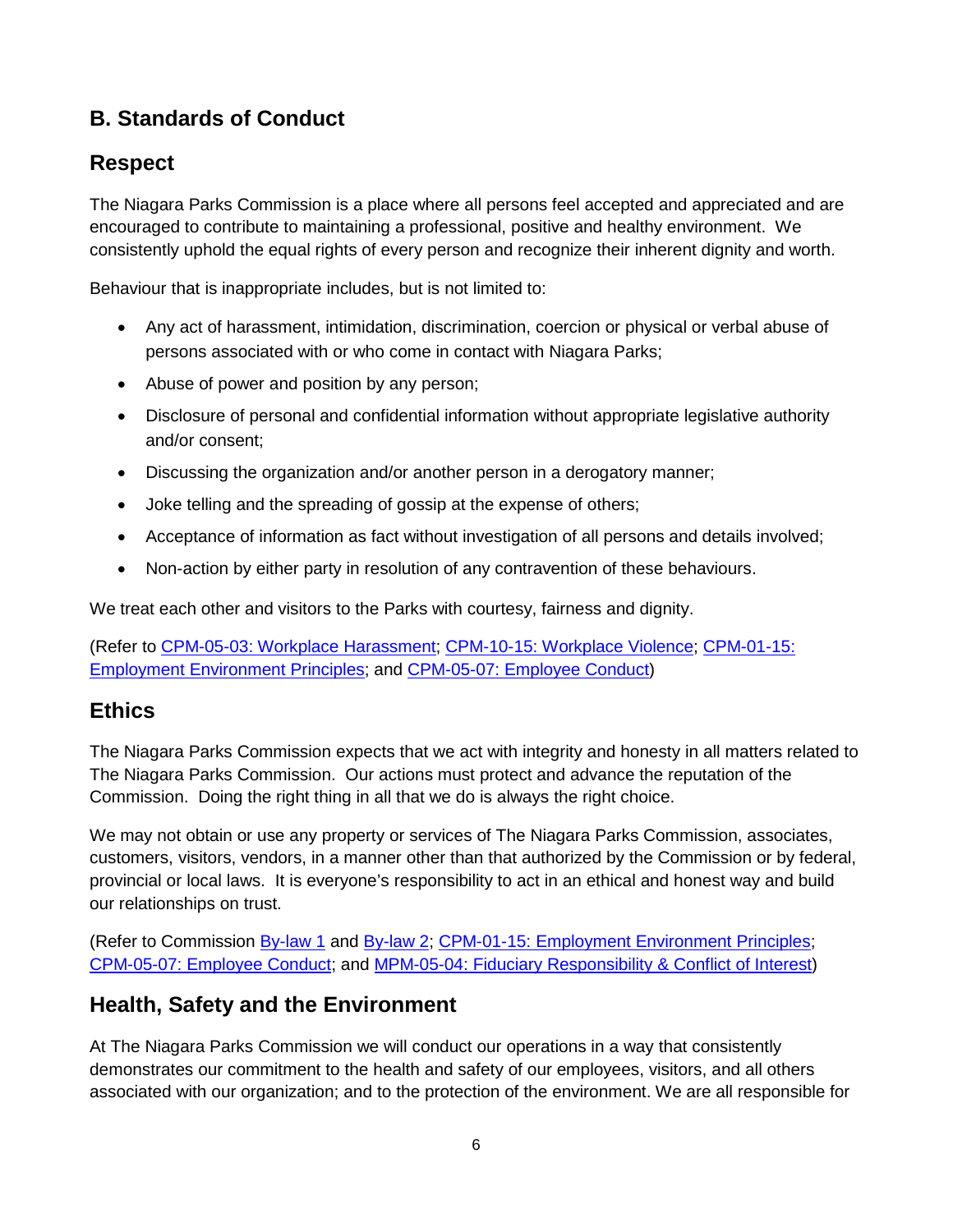becoming familiar with environmental, health and safety laws, and the policies and standards established by the Commission.

(Refer to [CPM-01-15: Employment Environment Principles;](file://niagaraparks.nf/parks/files/corporate%20services/public/npc%20policies/on%20line%20policies/cpm/cpm-01%20commission/CPM-01-15%20Employment%20Environment%20Principles.pdf) [CPM-10-00: Health and Safety Policy;](file://niagaraparks.nf/parks/files/CORPORATE%20SERVICES/PUBLIC/NPC%20POLICIES/ON%20LINE%20POLICIES/CPM/CPM-10%20HEALTH,%20SAFETY%20&%20ENVIRONMENT/CPM-10-00%20Health%20and%20Safety%20Policy.pdf) [CPM-01-06: Environmental Responsibility;](file://niagaraparks.nf/parks/files/CORPORATE%20SERVICES/PUBLIC/NPC%20POLICIES/ON%20LINE%20POLICIES/CPM/CPM-01%20COMMISSION/CPM-01-06%20Environmental%20Responsibility.pdf) and Commission [Environmental Mission Statement,](file://niagaraparks.nf/parks/files/CORPORATE%20SERVICES/PUBLIC/NPC%20POLICIES/ON%20LINE%20POLICIES/CPM/CPM-01%20COMMISSION/Environmental%20Mission%20Statement.pdf) July 2000)

#### <span id="page-8-0"></span>**Equal Employment Opportunity and Merit**

The Niagara Parks Commission recognizes that its effectiveness is determined largely by the quality of its workforce. To this end, an impartial and objective recruitment and selection process best ensures the employment of the best qualified and experienced personnel available. All hiring is to be done on a merit basis and equal opportunity without discrimination on the basis of race, creed, colour, age, sex, sexual orientation, religion, marital status, family status, ethnic origin, ancestry, place of origin, disability, citizenship, or record of offences as defined by the Ontario Human Rights Code. This approach applies not only to hiring practices but to all aspects of the employment relationship. It is understood that applicable collective bargaining agreements are to be respected and complied with.

(Refer to [CPM-01-15: Employment Environment Principles;](file://niagaraparks.nf/parks/files/CORPORATE%20SERVICES/PUBLIC/NPC%20POLICIES/ON%20LINE%20POLICIES/CPM/CPM-01%20COMMISSION/CPM-01-15%20Employment%20Environment%20Principles.pdf) [CPM-01-09: Employment of Staff;](file://niagaraparks.nf/parks/files/CORPORATE%20SERVICES/PUBLIC/NPC%20POLICIES/ON%20LINE%20POLICIES/CPM/CPM-01%20COMMISSION/CPM-01-09%20Employment%20of%20Staff.pdf) [MPM-](file://niagaraparks.nf/parks/files/CORPORATE%20SERVICES/PUBLIC/NPC%20POLICIES/ON%20LINE%20POLICIES/MPM/MPM-05%20Human%20Resources/MPM-05-12%20Employment%20Policy.pdf)[05-12: Employment](file://niagaraparks.nf/parks/files/CORPORATE%20SERVICES/PUBLIC/NPC%20POLICIES/ON%20LINE%20POLICIES/MPM/MPM-05%20Human%20Resources/MPM-05-12%20Employment%20Policy.pdf) Policy and [CPM-05-16: Re-employment of NPC Retirees\)](file://niagaraparks.nf/parks/files/CORPORATE%20SERVICES/PUBLIC/NPC%20POLICIES/ON%20LINE%20POLICIES/CPM/CPM-05%20HUMAN%20RESOURCES/CPM-05-16%20Re-Employment%20of%20NPC%20Retirees.pdf)

#### <span id="page-8-1"></span>**Harassment and Workplace Violence**

At NPC we must treat all persons, with whom we do business, with dignity and respect. We do not tolerate:

- personal harassment, including behaviour that demeans, threatens or humiliates a person or group of people;
- sexual, racial or other harassment based on prohibited grounds;
- comments or conduct that ridicule or disparage a group of employees or persons with whom we do business even if they are not directed at a particular individual;
- abusive, threatening, intimidating or violent acts directed at any person we come in contact with when carrying out our responsibilities.

The Niagara Parks Commission will provide its Commissioners, employees and business partners with the highest degree of safety and security to protect them against any type of violence in the workplace.

(Refer to [CPM-01-15: Employment Environment Principles;](file://niagaraparks.nf/parks/files/CORPORATE%20SERVICES/PUBLIC/NPC%20POLICIES/ON%20LINE%20POLICIES/CPM/CPM-01%20COMMISSION/CPM-01-15%20Employment%20Environment%20Principles.pdf) [CPM-05-03: Workplace Harassment](file://niagaraparks.nf/parks/files/CORPORATE%20SERVICES/PUBLIC/NPC%20POLICIES/ON%20LINE%20POLICIES/CPM/CPM-05%20HUMAN%20RESOURCES/CPM-05-03%20Workplace%20Harassment%20and%20Sexual%20Harassment.pdf) and [CPM-10-15: Workplace Violence\)](file://niagaraparks.nf/parks/files/CORPORATE%20SERVICES/PUBLIC/NPC%20POLICIES/ON%20LINE%20POLICIES/CPM/CPM-10%20HEALTH,%20SAFETY%20&%20ENVIRONMENT/CPM-10-15%20Workplace%20Violence%20and%20Sexual%20Violence.pdf)

#### <span id="page-8-2"></span>**Off-duty Conduct**

Wherever we go, we carry our professional responsibility with us. We are all expected to maintain a sense of commitment, loyalty and respect for the Commission, each member of the organization, as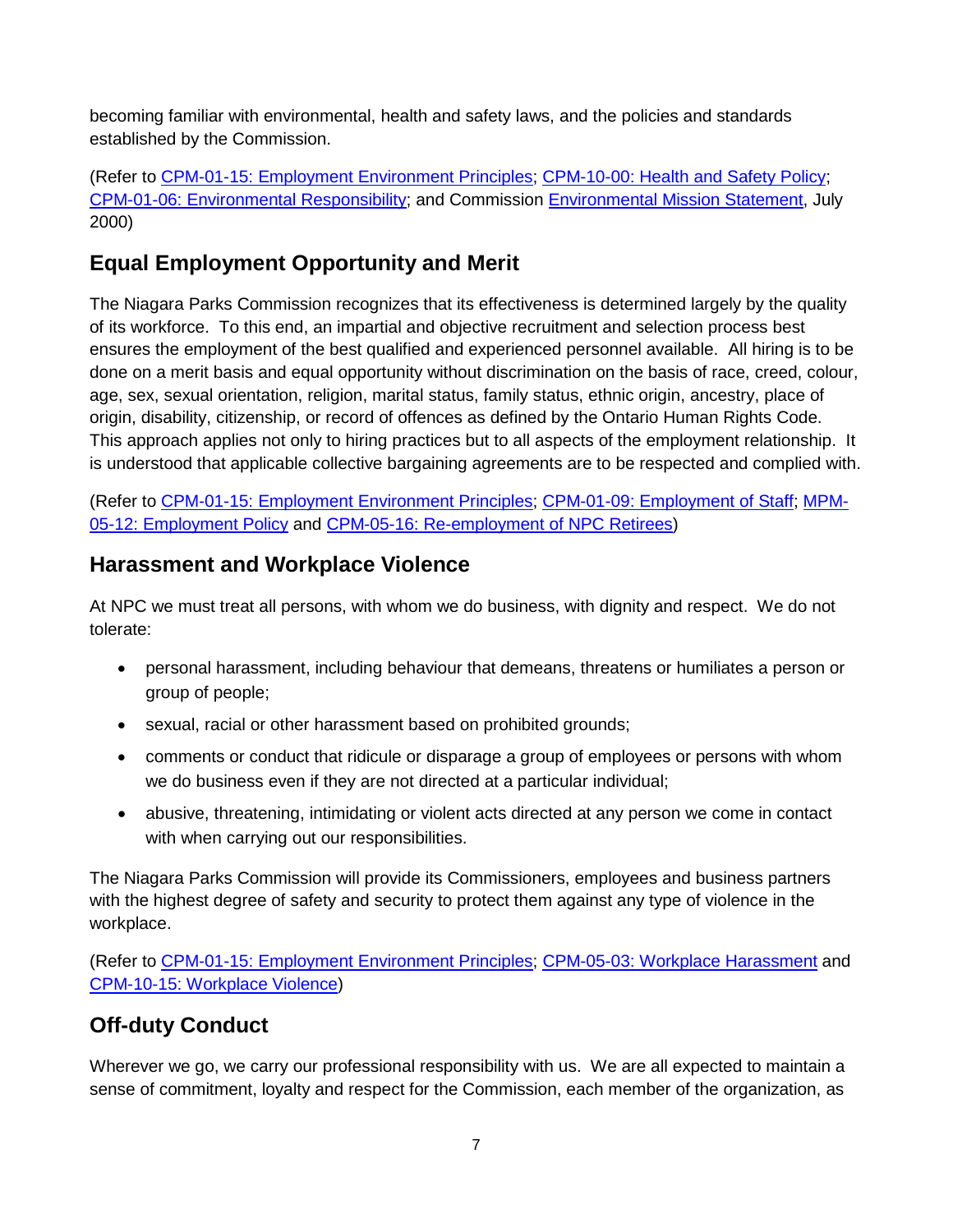well as for our visitors and associates.

Off-duty conduct does not necessarily disconnect us from our employment obligations. Inappropriate off-duty conduct can have far-reaching effects on NPC's brand and reputation. We must be cognizant that we are representatives of the NPC both while on-duty and off-duty. While the NPC respects that we will engage in chosen off-duty activities, we must avoid comments or conduct which could potentially impact the NPC in a negative way. When engaging in off-duty activities, the following five factors are used in law which we must be aware of that will determine whether there is a correlation between our conduct and the employment relationship with NPC:

- 1. Our conduct harms the NPC's reputation or product;
- 2. Our behaviour renders us unable to perform our duties satisfactorily;
- 3. Our behaviour leads to refusal, reluctance or inability of other persons to work with us;
- 4. We are guilty of a serious criminal breach and renders our conduct injurious to the general reputation of the NPC and its employees; or
- 5. The conduct creates difficulty for the NPC to properly carry out its function of efficiently managing its works and efficiently directing its workforce.

Incidents of questionable or inappropriate off-duty conduct will be investigated by NPC as required by the appropriate Ethics Executive (Chair for Commissioners; CEO for staff).

(Refer to Freedom of Information and Protection of Privacy Act; [Commission By-law 2;](file://niagaraparks.nf/parks/files/CORPORATE%20SERVICES/PUBLIC/NPC%20POLICIES/ON%20LINE%20POLICIES/BY-LAWS/BY-LAW%20NO.%202/BY-LAW%20NO.%202.%20FIDUCIARY%20RESPONSIBILITY%20&%20CONFLICT%20OF%20INTEREST.pdf) [CPM-02-04:](file://niagaraparks.nf/parks/files/CORPORATE%20SERVICES/PUBLIC/NPC%20POLICIES/ON%20LINE%20POLICIES/CPM/CPM-02%20ADMINISTRATION/CPM-02-04%20Release%20of%20Information.pdf)  [Release of Information;](file://niagaraparks.nf/parks/files/CORPORATE%20SERVICES/PUBLIC/NPC%20POLICIES/ON%20LINE%20POLICIES/CPM/CPM-02%20ADMINISTRATION/CPM-02-04%20Release%20of%20Information.pdf) [CPM-02-10: Collection, Use and Disclosure of Personal Information Relating](file://niagaraparks.nf/parks/files/CORPORATE%20SERVICES/PUBLIC/NPC%20POLICIES/ON%20LINE%20POLICIES/CPM/CPM-02%20ADMINISTRATION/CPM-02-10%20Collection%20Use%20and%20Disclosure%20of%20Personal%20Information%20Relating%20to%20Commercial%20Activities.pdf)  [to Commercial Activities](file://niagaraparks.nf/parks/files/CORPORATE%20SERVICES/PUBLIC/NPC%20POLICIES/ON%20LINE%20POLICIES/CPM/CPM-02%20ADMINISTRATION/CPM-02-10%20Collection%20Use%20and%20Disclosure%20of%20Personal%20Information%20Relating%20to%20Commercial%20Activities.pdf) and [CPM-05-07: Employee Conduct;](file://niagaraparks.nf/parks/files/CORPORATE%20SERVICES/PUBLIC/NPC%20POLICIES/ON%20LINE%20POLICIES/CPM/CPM-05%20HUMAN%20RESOURCES/CPM-05-07%20Employee%20Conduct.pdf) [MPM-05-32: Background Checks\)](file://niagaraparks.nf/parks/files/CORPORATE%20SERVICES/PUBLIC/NPC%20POLICIES/ON%20LINE%20POLICIES/MPM/MPM-05%20Human%20Resources/MPM-05-32%20Background%20Checks%20.pdf)

#### <span id="page-9-0"></span>**Conflicts of Interest**

The Niagara Parks Commission expects the highest standard of conduct from its employees and Commissioners.

A conflict of interest is any situation where an individual's intents, activities or interests are incompatible or in conflict with his or her work responsibilities. Avoiding and preventing situations that could give issue to a conflict or the appearance or perception of a conflict is one of the most important ways that NPC remains a trusted organization with the public.

You are in a conflict of interest in any situation where your personal interest interferes, appears to interfere, or could potentially interfere in any way with the interests of NPC. It is expected that private affairs must be arranged in a manner that will prevent real, apparent or potential conflicts of interest from arising. If a conflict does arise between the private interests and the official duties of a Commissioner or employee, the conflict must be resolved in favour of the NPC's interests.

The following are some broad guidelines for avoiding conflicts of interest:

- Base business decisions made for NPC on merit and strictly in the best interests of NPC;
- Derive no personal benefits, whether direct or indirect, as a result of reaching business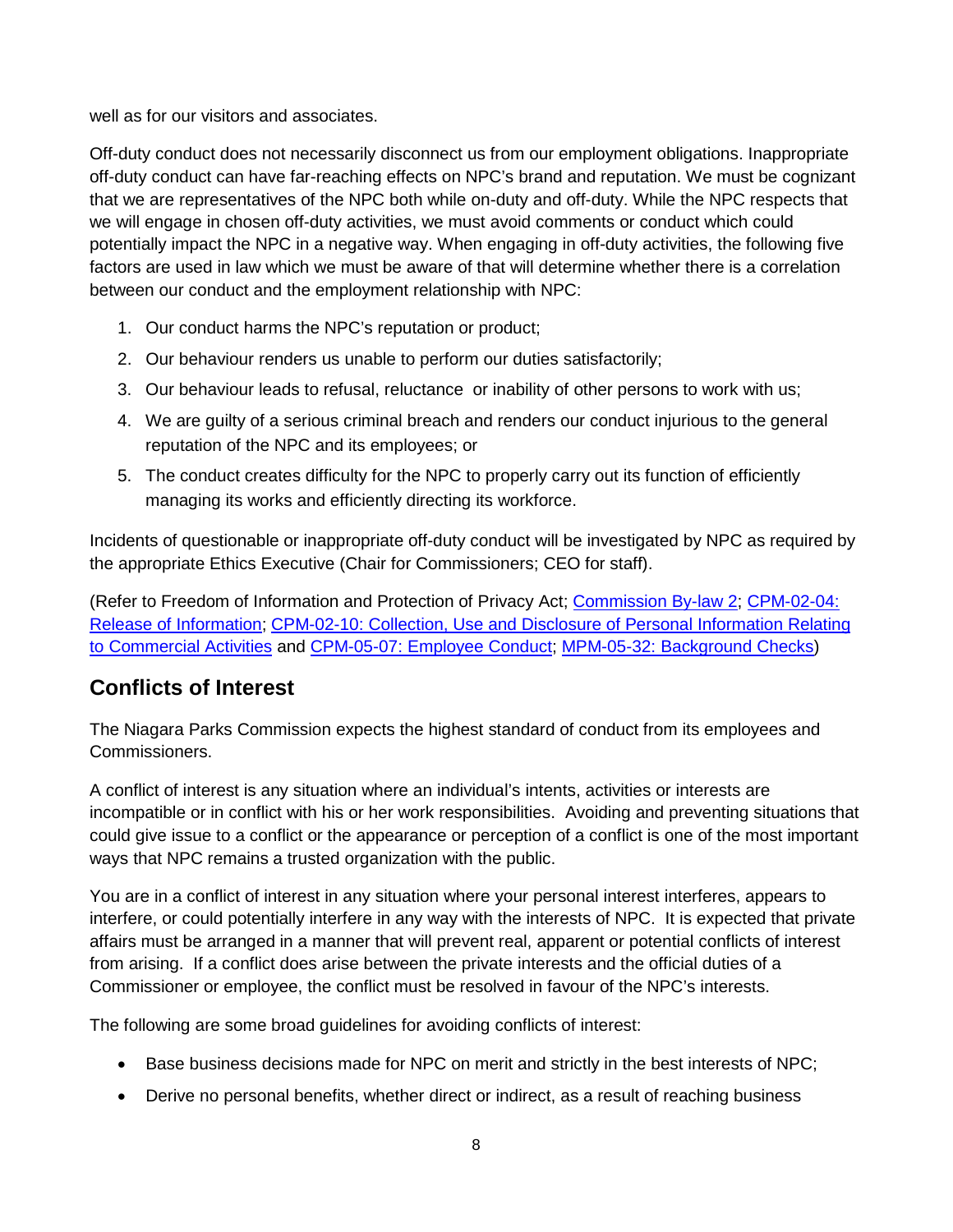decisions on behalf of NPC;

- Avoid any situation that may create, or even appear to create a conflict of interest between your personal or external interests and/or affiliations and those of NPC;
- Do not take part in, or in any way influence, any decision that might result in a financial or other advantage for yourself, family members or friends.

There is a duty to notify the respective Ethics Executive if you are in a real, potential or perceived conflict of interest situation. If Commissioners are in doubt concerning a situation or remedy, they should seek guidance from the Chair. Similarly, if employees are in doubt concerning a situation or remedy, they should seek guidance from the CEO.

Under the Public Service of Ontario Act, NPC Ethics Executives are responsible for answering questions about the application of conflict of interest rules and determining whether a conflict of interest exists. Ethics Executives can also refer matters to the Conflict of Interest Commissioner.

The following situations could present a conflict of interest but are not limited to:

- Sensitive Information
- Gifts and Hospitality
- Political Activity
- Outside Activities
- Use of NPC Assets
- Business Expenses and Financial Accountability
- Procurement of Goods and Services
- Business and Personal Relationships/Use of Position
- Hiring and the Employment Relationship
- Avoidance of Preferential Treatment
- Post-Employment Activity
- Participating in Decision-making

(Refer to [MPM-05-04: Fiduciary Responsibility & Conflict of Interest](file://niagaraparks.nf/parks/files/CORPORATE%20SERVICES/PUBLIC/NPC%20POLICIES/ON%20LINE%20POLICIES/MPM/MPM-05%20Human%20Resources/MPM-05-04%20Fiduciary%20Responsibility%20&%20Conflict%20of%20Interest.pdf) and Commission [By-law 1](file://niagaraparks.nf/parks/files/CORPORATE%20SERVICES/PUBLIC/NPC%20POLICIES/ON%20LINE%20POLICIES/BY-LAWS/BY-LAW%20NO.%201/BY-LAW%20NO.%201.pdf) and [By-law](file://niagaraparks.nf/parks/files/CORPORATE%20SERVICES/PUBLIC/NPC%20POLICIES/ON%20LINE%20POLICIES/BY-LAWS/BY-LAW%20NO.%202/BY-LAW%20NO.%202.%20FIDUCIARY%20RESPONSIBILITY%20&%20CONFLICT%20OF%20INTEREST.pdf) 2)

#### <span id="page-10-0"></span>**Sensitive Information**

Sensitive information includes information that is proprietary, strategic, technical, business, financial, or personal, requiring confidentiality. It is owned by, or has been entrusted to, NPC and it must be kept confidential for the following reasons:

• to preserve NPC's competitive advantage or commercial interest;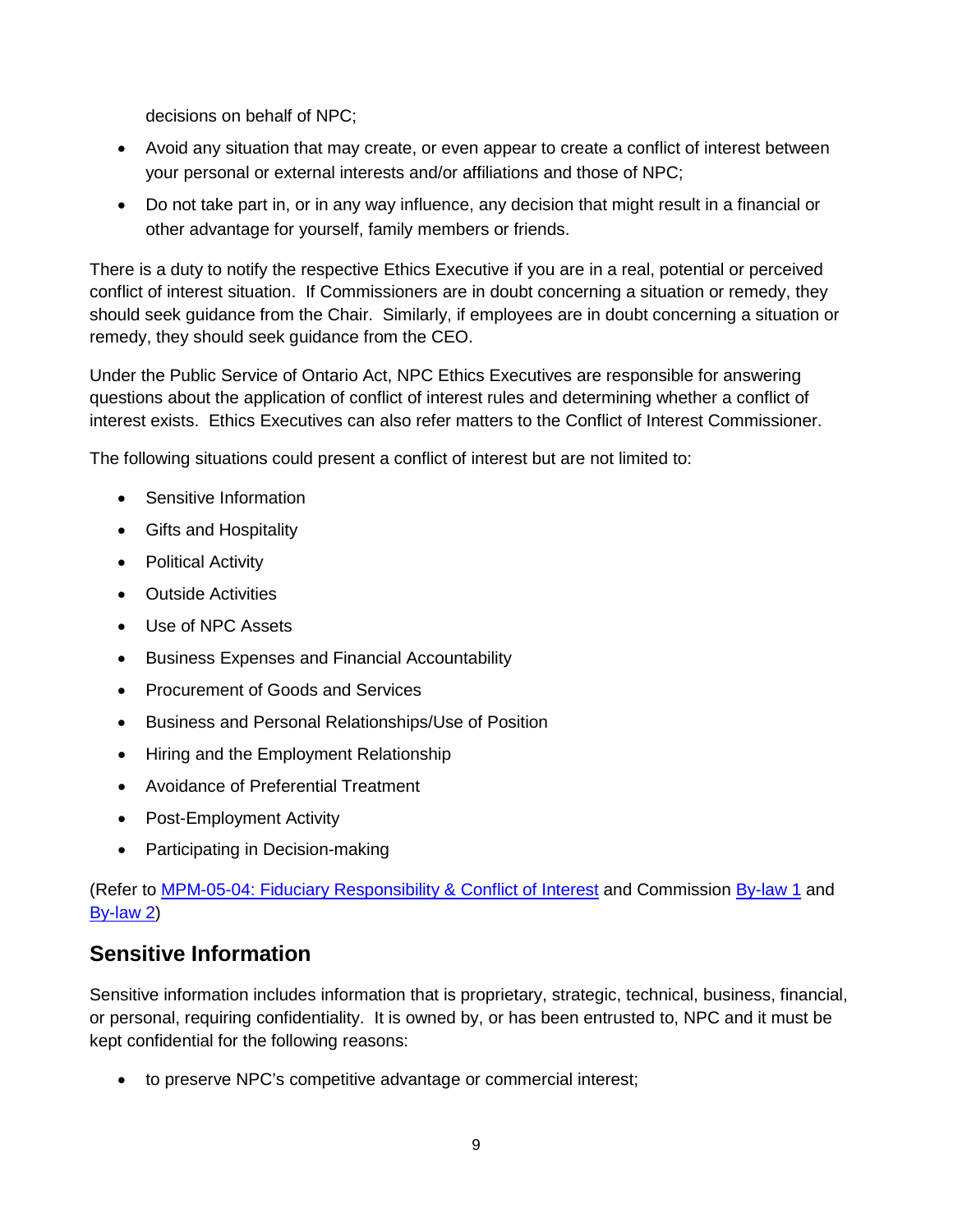- to comply with legal, regulatory or contractual obligations;
- to safeguard assets;
- to preserve public safety;
- to preserve individual privacy or safety.

The Freedom of Information and Protection of Privacy Act (FIPPA) guides us in these areas and identifies what is considered sensitive information to be held in confidence. As an example, under sections 12 - 21 of FIPPA, the following information is recognized as being of a confidential nature: Cabinet records; law enforcement matters such as investigative techniques; third party information; economic and other interest of NPC such as business strategies; information from closed meetings; information subject to solicitor-client privilege; personal information, etc.

We must know what information must remain in confidence. If in doubt, ask your manager or contact the FIPPA Coordinator.

As a Commissioner or employee of The Niagara Parks Commission, we will have access to confidential information about the organization. This information must be kept confidential and not shared with others outside of NPC including family and friends, except as required by law. This applies even after you have left NPC's employ. Everyone has a duty to the organization to treat this information responsibly and with discretion and integrity.

When there is a formal request for information, the established process will be followed to ensure that any release of information is legally authorized or required. The only person(s) authorized to release confidential information to members of the public are the Freedom of Information Coordinator, the Chair and the CEO or designee in accordance with applicable laws.

Within NPC, we must not disclose sensitive information to colleagues unless they need to know the information in order to carry out their responsibilities.

It is everyone's responsibility to ensure that confidential business and personal information is protected in accordance with the Freedom of Information and Protection of Privacy Act. Sensitive information must be protected against theft, loss, destruction, unauthorized access or misuse. If we are aware of any attempt to obtain sensitive information by unauthorized means or misuse of such information, we must advise our manager.

(Refer to Freedom of Information and Protection of Privacy Act; [Commission By-law 2;](file://niagaraparks.nf/parks/files/CORPORATE%20SERVICES/PUBLIC/NPC%20POLICIES/ON%20LINE%20POLICIES/BY-LAWS/BY-LAW%20NO.%202/BY-LAW%20NO.%202.%20FIDUCIARY%20RESPONSIBILITY%20&%20CONFLICT%20OF%20INTEREST.pdf) [MPM-05-04:](file://niagaraparks.nf/parks/files/CORPORATE%20SERVICES/PUBLIC/NPC%20POLICIES/ON%20LINE%20POLICIES/MPM/MPM-05%20Human%20Resources/MPM-05-04%20Fiduciary%20Responsibility%20&%20Conflict%20of%20Interest.pdf)  [Fiduciary Responsibility & Conflict of Interest;](file://niagaraparks.nf/parks/files/CORPORATE%20SERVICES/PUBLIC/NPC%20POLICIES/ON%20LINE%20POLICIES/MPM/MPM-05%20Human%20Resources/MPM-05-04%20Fiduciary%20Responsibility%20&%20Conflict%20of%20Interest.pdf) [CPM-02-04: Release of Information](file://niagaraparks.nf/parks/files/CORPORATE%20SERVICES/PUBLIC/NPC%20POLICIES/ON%20LINE%20POLICIES/CPM/CPM-02%20ADMINISTRATION/CPM-02-04%20Release%20of%20Information.pdf) and [CPM-02-10:](file://niagaraparks.nf/parks/files/CORPORATE%20SERVICES/PUBLIC/NPC%20POLICIES/ON%20LINE%20POLICIES/CPM/CPM-02%20ADMINISTRATION/CPM-02-10%20Collection%20Use%20and%20Disclosure%20of%20Personal%20Information%20Relating%20to%20Commercial%20Activities.pdf)  [Collection, Use and Disclosure of Personal Information Relating to Commercial Activities\)](file://niagaraparks.nf/parks/files/CORPORATE%20SERVICES/PUBLIC/NPC%20POLICIES/ON%20LINE%20POLICIES/CPM/CPM-02%20ADMINISTRATION/CPM-02-10%20Collection%20Use%20and%20Disclosure%20of%20Personal%20Information%20Relating%20to%20Commercial%20Activities.pdf)

#### <span id="page-11-0"></span>**Gifts and Hospitality**

NPC Commissioners and employees must refuse gifts, hospitality or other benefits that could influence their judgment and performance of official duties. They must not accept, directly or indirectly, any gift, hospitality or other benefits from: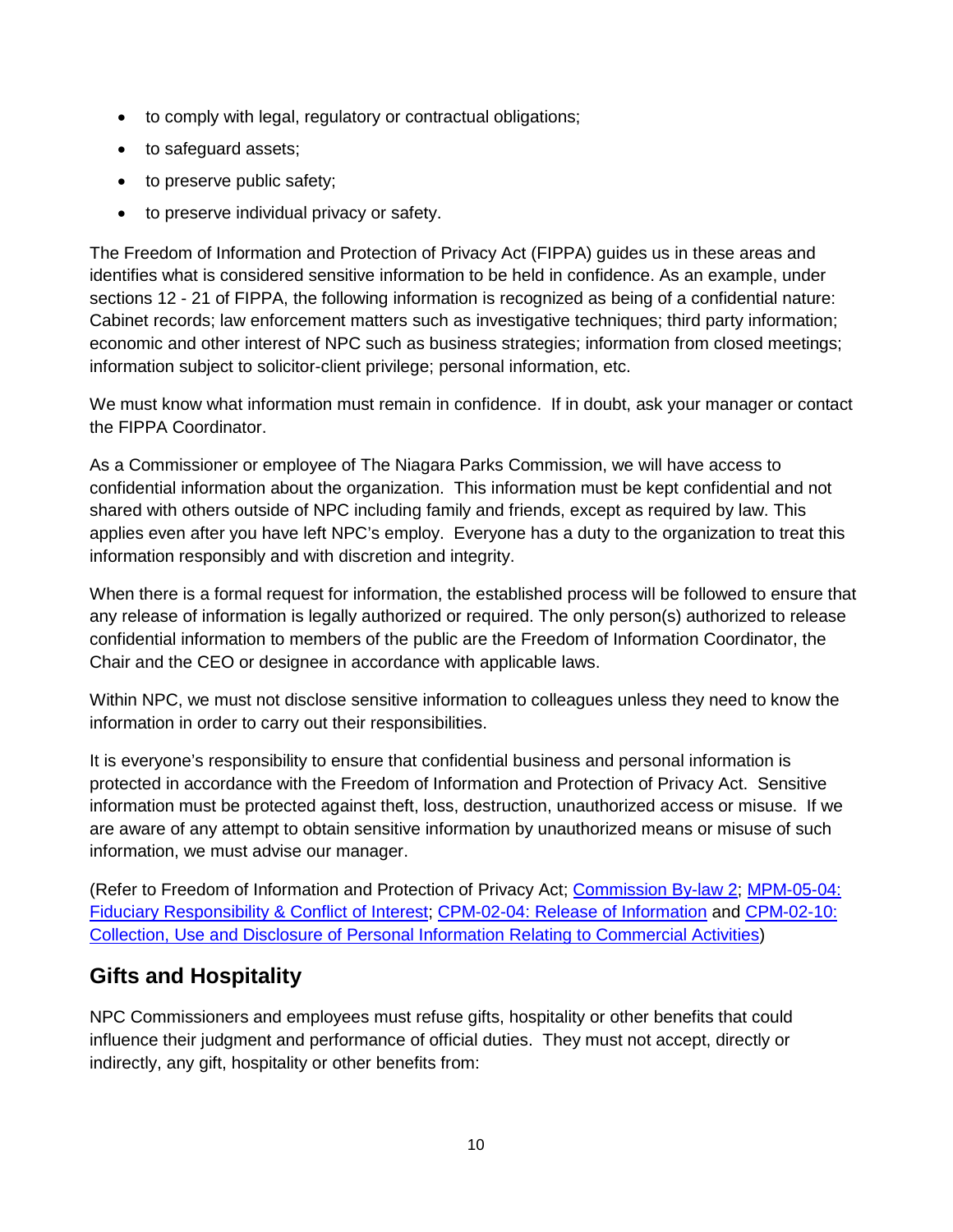- a) persons, groups or organizations dealing with NPC;
- b) clients or other persons to whom they provide services in the course of their work as NPC Commissioners or employees;
- c) persons, groups or organizations seeking to do business with NPC.

Accepting gifts, hospitality or other benefits may compromise or appear to compromise one's ability to make fair and objective decisions. Gifts having a monetary value such as cash, gift certificates, loans, services and discounts must not be accepted. These requirements do not change during traditional gift giving seasons.

NPC Commissioners and employees may accept incidental gifts, hospitality or other benefits associated with their official duties and responsibilities if such gifts, hospitality or other benefits are of nominal value (under \$30) and:

- a) are appropriate, a common expression of courtesy or within the normal and accepted standards of hospitality;
- b) do not cause suspicion about the objectivity and impartiality of an NPC Commissioner or employee;
- c) would not compromise the integrity of NPC;
- d) are not from an existing or potential vendor or supplier.

In determining whether to accept a gift or hospitality in the business interests of NPC, one must consider:

- Is the value and the reason for the gift or hospitality appropriate considering the situation, the people involved, your role or function with NPC?
- Will you be reciprocating the gift or hospitality?
- Could it compromise or appear to compromise your ability to make a fair, objective business decision?
- Would you be uncomfortable discussing it with your manager, peers or family?
- Is it compatible with ethical and accepted business practice?
- Is it infrequent?

Commissioners and employees must never offer, ask, give or receive any gift, gratuity, entertainment, hospitality, or benefit that may compromise or appear to compromise their ability to make objective and fair business decisions.

If a Commissioner has a question about whether a gift is incidental or not, he or she is to report the matter to the Chair.

If an employee has a question about whether a gift is incidental or not, he or she is to report the matter to the CEO in accordance with the policy of the Commission.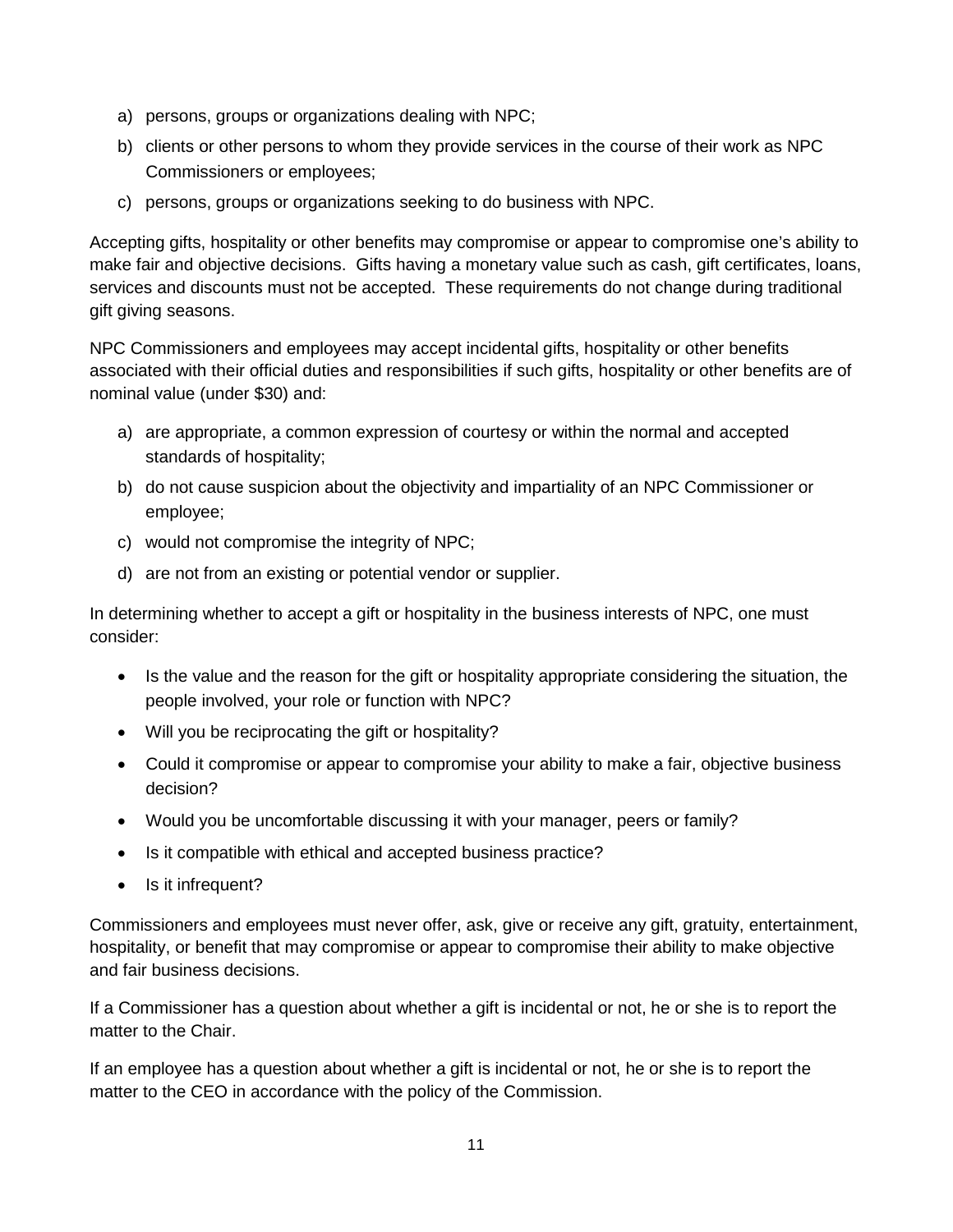At no time should anyone solicit gifts, hospitality and other benefits or transfers of economic value from a person, group or organization that NPC has dealings with.

A public servant who receives a gift which is not incidental or of nominal value is required to notify his/her Ethics Executive. It is also prohibited to accept a gift directly or indirectly in exchange for disclosing confidential information.

(Refer to [MPM-05-04: Fiduciary Responsibility & Conflict of Interest](file://niagaraparks.nf/parks/files/CORPORATE%20SERVICES/PUBLIC/NPC%20POLICIES/ON%20LINE%20POLICIES/MPM/MPM-05%20Human%20Resources/MPM-05-04%20Fiduciary%20Responsibility%20&%20Conflict%20of%20Interest.pdf) and Commission [By-Law 2;](file://niagaraparks.nf/parks/files/CORPORATE%20SERVICES/PUBLIC/NPC%20POLICIES/ON%20LINE%20POLICIES/BY-LAWS/BY-LAW%20NO.%202/BY-LAW%20NO.%202.%20FIDUCIARY%20RESPONSIBILITY%20&%20CONFLICT%20OF%20INTEREST.pdf) [Supplier's Code of Conduct](http://corporate.niagaraparks.com/wp-content/uploads/2013/12/niagara-parks-supplier-code-of-conduct.pdf) applicable to suppliers, etc.)

## <span id="page-13-0"></span>**Political Activity**

As a private citizen, you may participate in all levels of political activities in non-working hours provided these activities do not interfere or conflict with your duties and obligations as a Commissioner or employee. Your participation must be kept strictly separate from your association with NPC. This includes wearing clothing or accessories identifying NPC when participating in political activities. NPC's supplies, facilities, tools or any other assets must not be used to support political activities. The Public Service Act defines political activity provisions which are applicable to NPC Commissioners and employees.

A person is engaged in political activities when he or she:

- does anything in support of or in opposition to a federal or provincial party;
- does anything in support of or in opposition to a candidate in a federal, provincial or municipal election;
- seeks to become a candidate in a federal, provincial or municipal election; or
- comments publicly and outside the scope of the duties of his or her position on matters that are directly related to those duties and that are dealt with in the positions or policies of a federal or provincial political party or in the positions publicly expressed by a candidate in a federal or provincial election.

No NPC employee or Commissioner shall engage in political activity in the workplace. Political activity is acceptable outside the workplace for employees and Commissioners, but an unpaid political activity leave of absence is required to run for office and certain other activities. For more detailed and complete information, refer to the Public Service of Ontario Act. Board members and employees can also seek advice and guidance from the Chair and CEO respectively.

(Refer to Commission [By-law 2](file://niagaraparks.nf/parks/files/CORPORATE%20SERVICES/PUBLIC/NPC%20POLICIES/ON%20LINE%20POLICIES/BY-LAWS/BY-LAW%20NO.%202/BY-LAW%20NO.%202.%20FIDUCIARY%20RESPONSIBILITY%20&%20CONFLICT%20OF%20INTEREST.pdf) and [MPM-05-04: Fiduciary Responsibility & Conflict of Interest\)](file://niagaraparks.nf/parks/files/CORPORATE%20SERVICES/PUBLIC/NPC%20POLICIES/ON%20LINE%20POLICIES/MPM/MPM-05%20Human%20Resources/MPM-05-04%20Fiduciary%20Responsibility%20&%20Conflict%20of%20Interest.pdf)

# <span id="page-13-1"></span>**Outside Activities**

Commissioners and employees have the right to choose how to spend their non-working hours. They may choose to work or be active in another organization in addition to NPC, however, the work must not conflict, appear to conflict or potentially conflict with their duty to NPC nor with their ability to perform their duties as an NPC Commissioner or employee.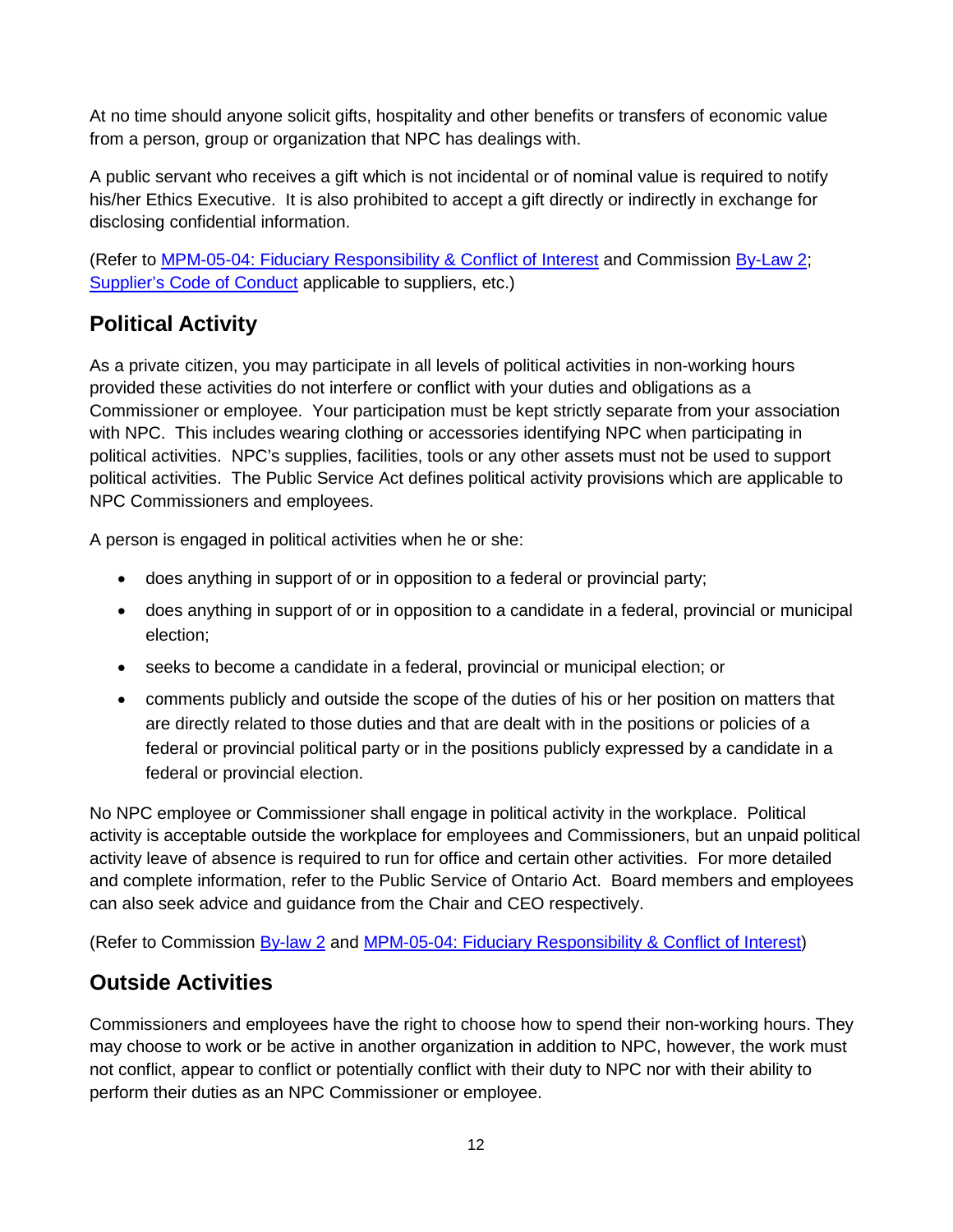Both Commissioners and employees shall not engage in any outside interest, work or business undertaking:

- a) that is likely to result in a conflict of interest;
- b) that interferes with the individual's ability to perform his or her duties and responsibilities; for example, by placing demands on the individual that are inconsistent with his or her duties or calling into question the individual's ability to perform his or her official duties objectively;
- c) in which an advantage is derived from his or her employment as a crown employee or appointee;
- d) in the case of full-time employees, in which the outside work would otherwise constitute fulltime employment for another person;
- e) in a professional capacity that will, or is likely to, influence or affect the carrying out of his or her duties as a crown employee or appointee;
- f) that involves the use of NPC premises, equipment or supplies;
- g) that would adversely affect The Niagara Parks Commission.

If Commissioners or employees are in doubt concerning a situation or remedy, they should seek guidance from their Chair or CEO respectively.

(Refer to [MPM-05-04: Fiduciary Responsibility & Conflict of Interest](file://niagaraparks.nf/parks/files/CORPORATE%20SERVICES/PUBLIC/NPC%20POLICIES/ON%20LINE%20POLICIES/MPM/MPM-05%20Human%20Resources/MPM-05-04%20Fiduciary%20Responsibility%20&%20Conflict%20of%20Interest.pdf) and Commission [By-law 2\)](file://niagaraparks.nf/parks/files/CORPORATE%20SERVICES/PUBLIC/NPC%20POLICIES/ON%20LINE%20POLICIES/BY-LAWS/BY-LAW%20NO.%202/BY-LAW%20NO.%202.%20FIDUCIARY%20RESPONSIBILITY%20&%20CONFLICT%20OF%20INTEREST.pdf)

#### <span id="page-14-0"></span>**Use of NPC Assets**

NPC's assets must be protected, used properly and used strictly for NPC's purposes. The organization's assets and resources must be protected from theft, destruction, vandalism and neglect. Personal use, misuse, misappropriation of or theft of NPC property, resources, equipment, materials and supplies is prohibited. Everyone is individually responsible for the use and protection of Commission assets, equipment and systems assigned or made available to them.

The intellectual property of NPC such as copyrighted information, trademark and logos, patents and trade secrets, must be protected against loss or infringement, and used only for NPC business. Other organization's intellectual property entrusted to NPC must not be misused.

NPC owns the copyright in all works created by its Commissioners and employees in the course of their employment in the absence of any agreement to the contrary. As an owner of copyright in such works, NPC has all the exclusive rights associated with ownership as set out in the Copyright Act, including the exclusive right to give or withhold permission to do certain acts in relation to the works (e.g. photos, written material, etc.).

(Refer to [CPM-01-04: Disposal of Property;](file://niagaraparks.nf/parks/files/CORPORATE%20SERVICES/PUBLIC/NPC%20POLICIES/ON%20LINE%20POLICIES/CPM/CPM-01%20COMMISSION/CPM-01-04%20Disposal%20of%20Property.pdf) [CPM-05-07: Employee Conduct](file://niagaraparks.nf/parks/files/CORPORATE%20SERVICES/PUBLIC/NPC%20POLICIES/ON%20LINE%20POLICIES/CPM/CPM-05%20HUMAN%20RESOURCES/CPM-05-07%20Employee%20Conduct.pdf) and [MPM-05-04:](file://niagaraparks.nf/parks/files/CORPORATE%20SERVICES/PUBLIC/NPC%20POLICIES/ON%20LINE%20POLICIES/MPM/MPM-05%20Human%20Resources/MPM-05-04%20Fiduciary%20Responsibility%20&%20Conflict%20of%20Interest.pdf)  [Fiduciary Responsibility & Conflict of Interest;](file://niagaraparks.nf/parks/files/CORPORATE%20SERVICES/PUBLIC/NPC%20POLICIES/ON%20LINE%20POLICIES/MPM/MPM-05%20Human%20Resources/MPM-05-04%20Fiduciary%20Responsibility%20&%20Conflict%20of%20Interest.pdf) [CPM-02-3 Computer Use;](file://niagaraparks.nf/parks/files/CORPORATE%20SERVICES/PUBLIC/NPC%20POLICIES/ON%20LINE%20POLICIES/CPM/CPM-02%20ADMINISTRATION/CPM-02-03%20Computer%20Use.pdf) [MPM-03-10 Removable](file://niagaraparks.nf/parks/files/CORPORATE%20SERVICES/PUBLIC/NPC%20POLICIES/ON%20LINE%20POLICIES/MPM/MPM-03%20Corporate%20Services/MPM-03-10%20Removable%20Media.pdf)  [Media\)](file://niagaraparks.nf/parks/files/CORPORATE%20SERVICES/PUBLIC/NPC%20POLICIES/ON%20LINE%20POLICIES/MPM/MPM-03%20Corporate%20Services/MPM-03-10%20Removable%20Media.pdf)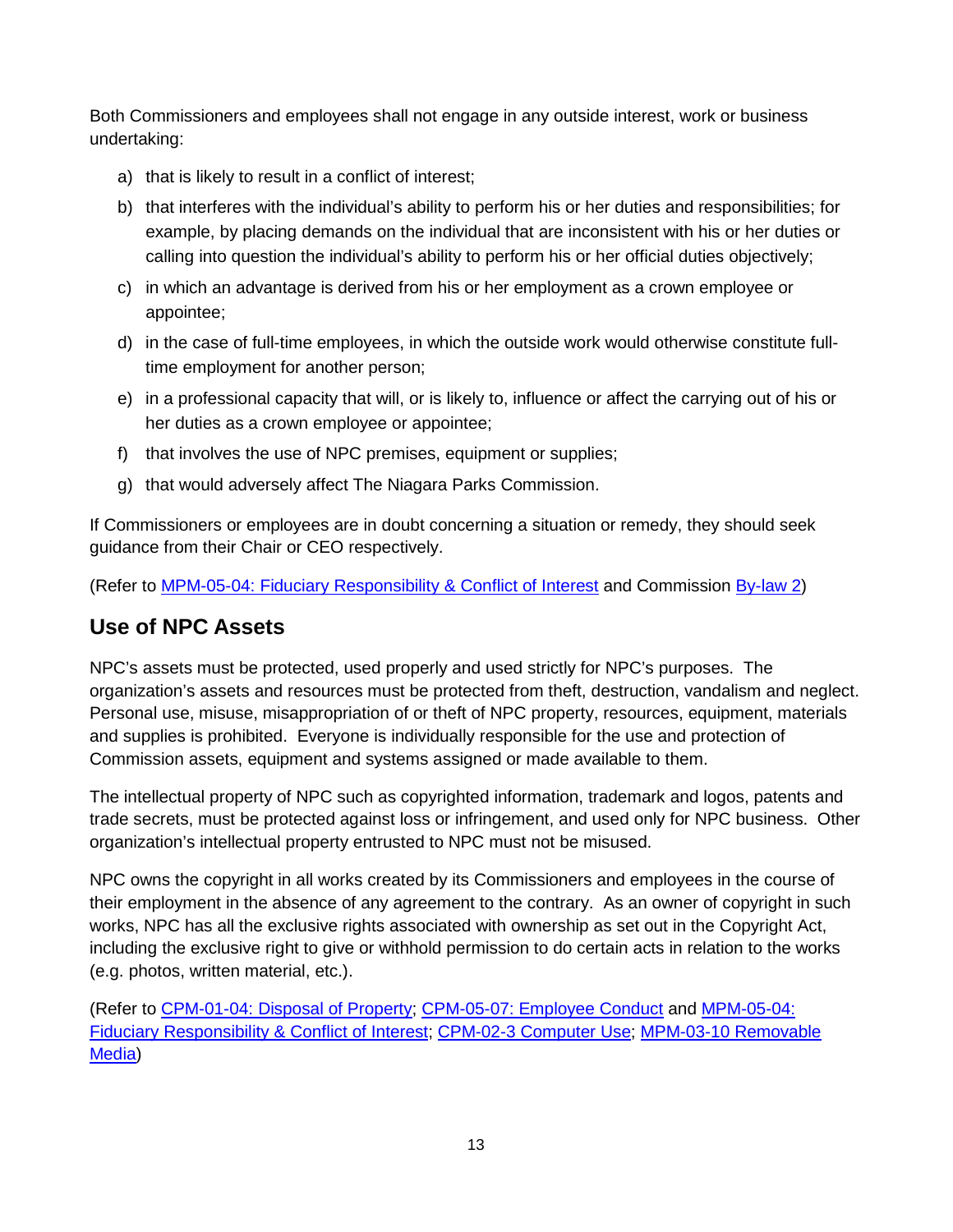#### <span id="page-15-0"></span>**Business Expenses and Financial Accountability**

The Niagara Parks Commission's financial, accounting and other reports and records will accurately and fairly reflect the transactions and financial condition of the Commission in reasonable detail, and in accordance with generally accepted accounting principles, practices, procedures and legal requirements.

No one will authorize payment knowing that any part of the payment will be used for any purpose other than what is described in documents supporting the payment.

Everyone will exercise integrity, prudence and sound judgment when they incur and approve business expenses. They must be reasonable and necessary for business reasons. Expenses incurred in the performance of NPC business will be reimbursed in accordance with Commission policy, through the filing of expense reports, which must be documented accurately and completely.

The financial records of the Commission will be audited annually by the Auditor General in accordance with the Niagara Parks Act and must meet all accountability requirements.

(Refer to the Niagara Parks Act; Agency Establishment and Accountability Directive; Commission [By-](file://niagaraparks.nf/parks/files/CORPORATE%20SERVICES/PUBLIC/NPC%20POLICIES/ON%20LINE%20POLICIES/BY-LAWS/BY-LAW%20NO.%201/BY-LAW%20NO.%201.pdf)[Law 1;](file://niagaraparks.nf/parks/files/CORPORATE%20SERVICES/PUBLIC/NPC%20POLICIES/ON%20LINE%20POLICIES/BY-LAWS/BY-LAW%20NO.%201/BY-LAW%20NO.%201.pdf) [GPM-01-10: Control Environment and Internal Controls;](file://niagaraparks.nf/parks/files/CORPORATE%20SERVICES/PUBLIC/NPC%20POLICIES/ON%20LINE%20POLICIES/GPM/GPM-01-10%20Control%20Environment%20&%20Internal%20Controls.pdf) [CPM-02-01: Travel, Meal and](file://niagaraparks.nf/parks/files/CORPORATE%20SERVICES/PUBLIC/NPC%20POLICIES/ON%20LINE%20POLICIES/CPM/CPM-02%20ADMINISTRATION/CPM-02-01%20Travel%20%20Meal%20and%20Hospitality%20Expenses.pdf)  [Hospitality Expenses; Travel, Meal and Hospitality Expenses Directive;](file://niagaraparks.nf/parks/files/CORPORATE%20SERVICES/PUBLIC/NPC%20POLICIES/ON%20LINE%20POLICIES/CPM/CPM-02%20ADMINISTRATION/CPM-02-01%20Travel%20%20Meal%20and%20Hospitality%20Expenses.pdf) [CPM-02-13A: Procurement](file://niagaraparks.nf/parks/files/CORPORATE%20SERVICES/PUBLIC/NPC%20POLICIES/ON%20LINE%20POLICIES/CPM/CPM-02%20ADMINISTRATION/CPM-02-13A%20Procurement%20Credit%20Card.pdf)  [Credit Card;](file://niagaraparks.nf/parks/files/CORPORATE%20SERVICES/PUBLIC/NPC%20POLICIES/ON%20LINE%20POLICIES/CPM/CPM-02%20ADMINISTRATION/CPM-02-13A%20Procurement%20Credit%20Card.pdf) and [CPM-02-13B: Travel Credit Card\)](file://niagaraparks.nf/parks/files/CORPORATE%20SERVICES/PUBLIC/NPC%20POLICIES/ON%20LINE%20POLICIES/CPM/CPM-02%20ADMINISTRATION/CPM-02-13B%20Travel%20Credit%20Card.pdf)

#### <span id="page-15-1"></span>**Procurement of Goods and Services**

The procurement of goods and services by The Niagara Parks Commission is to be carried out responsibly and must follow the policies of the Commission. These policies have been updated to reflect the mandatory requirements of the Provincial Procurement Directive and promote increased openness and transparency pertaining to competitive processes. Procurement shall be effectively managed in accordance with generally accepted procurement principles of competition and obtaining value for money. The objective is to supply, at the right time and in the most economical manner, the goods and services needed to meet NPC requirements. Employees involved in the procurement of goods and services must meet all ethical standards and requirements set out in the policies of the Commission. They must behave with impartiality, fairness, independence, openness and integrity with all vendors and suppliers; develop and maintain professional relations and dealings with vendors and suppliers; advance the interests of the NPC in all transactions with vendors and suppliers; and refrain from accepting any gift or service from vendors and suppliers in exchange for business or orders.

Purchasing decisions must be made honestly and with integrity, using such criteria as competitive pricing, quality, quantity, delivery and service. They must not be based on favouritism, prejudice, preferential treatment or personal gain. One must disclose any concerns and refuse involvement in any purchasing decision that could lead to a conflict of interest.

Suppliers, vendors, consultants must be treated courteously, fairly and in a professional manner. They must be informed about NPC's Code of Conduct and given access to the Supplier's Code. Provisions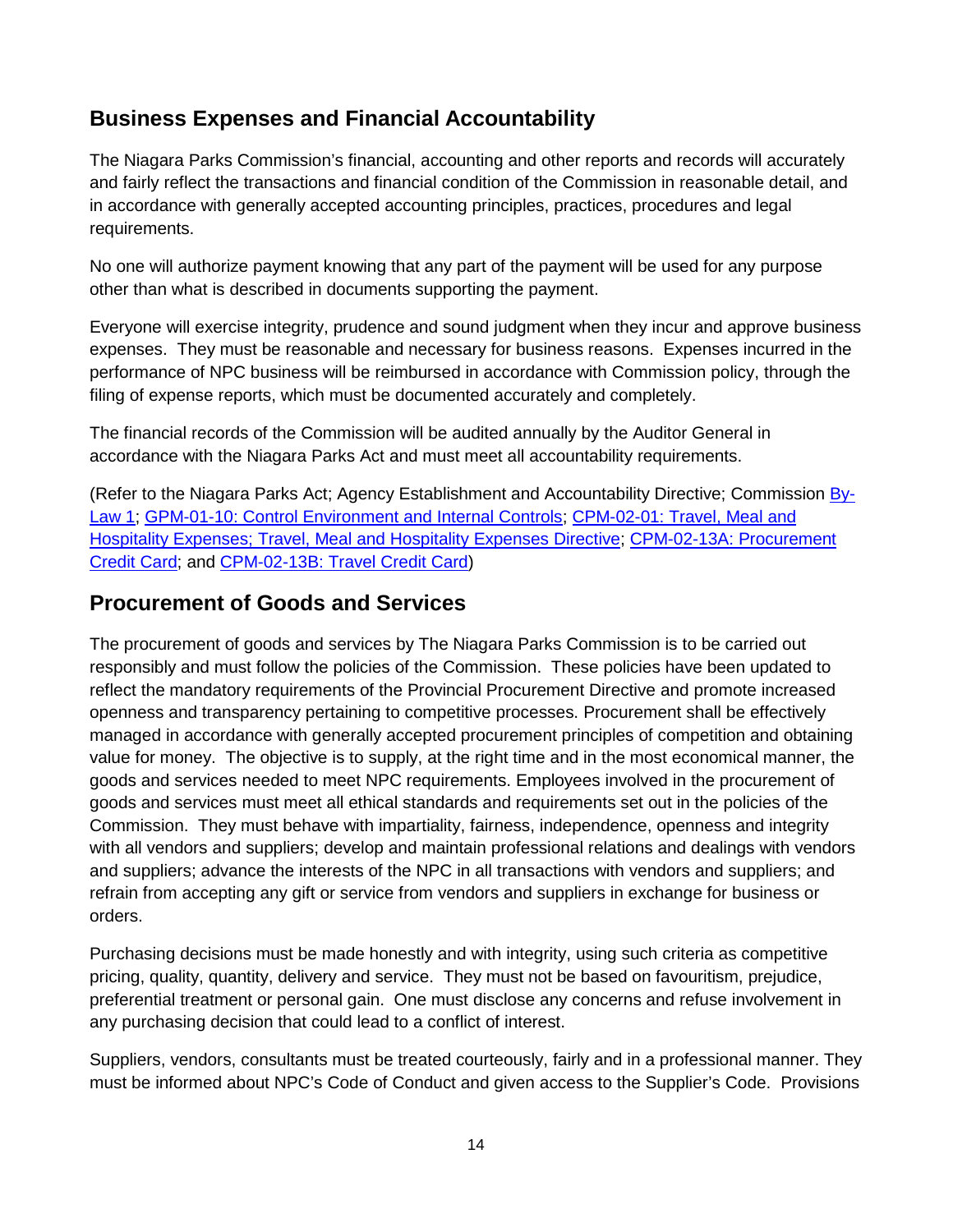for compliance must be built into contracts and other procurement instruments. Suppliers, vendors and consultants are expected to abide by the Supplier's Code of Conduct. We have a responsibility to notify our manager if a supplier, vendor or consultant does not comply with the Code, and we must take appropriate action to ensure compliance.

(Refer to [GPM-01-02: Delegation of Authority;](file://niagaraparks.nf/parks/files/CORPORATE%20SERVICES/PUBLIC/NPC%20POLICIES/ON%20LINE%20POLICIES/GPM/GPM-01-02%20Delegation%20of%20Authority%20Governance%20Policy.pdf) CPM-01-03: [Procurement;](file://niagaraparks.nf/parks/files/CORPORATE%20SERVICES/PUBLIC/NPC%20POLICIES/ON%20LINE%20POLICIES/CPM/CPM-01%20COMMISSION/CPM-01-03%20Procurement%20Policy.pdf) [CPM-01-21: Sponsorships;](file://niagaraparks.nf/parks/files/CORPORATE%20SERVICES/PUBLIC/NPC%20POLICIES/ON%20LINE%20POLICIES/CPM/CPM-01%20COMMISSION/CPM-01-21%20Sponsorships.pdf) Procurement Directive; [MPM-02-15: Delegation of Authority;](file://niagaraparks.nf/parks/files/CORPORATE%20SERVICES/PUBLIC/NPC%20POLICIES/ON%20LINE%20POLICIES/MPM/MPM-02%20Administration/MPM-02-15%20Delegation%20of%20Authority%20Policy%20and%20Procedures.pdf) [CPM-02-13A: Procurement Credit Card;](file://niagaraparks.nf/parks/files/CORPORATE%20SERVICES/PUBLIC/NPC%20POLICIES/ON%20LINE%20POLICIES/CPM/CPM-02%20ADMINISTRATION/CPM-02-13A%20Procurement%20Credit%20Card.pdf) [CPM-02-13B: Travel Credit Card,](file://niagaraparks.nf/parks/files/CORPORATE%20SERVICES/PUBLIC/NPC%20POLICIES/ON%20LINE%20POLICIES/CPM/CPM-02%20ADMINISTRATION/CPM-02-13B%20Travel%20Credit%20Card.pdf) and [Supplier's Code of Conduct](http://corporate.niagaraparks.com/wp-content/uploads/2013/12/niagara-parks-supplier-code-of-conduct.pdf) applicable to suppliers, etc.)

#### <span id="page-16-0"></span>**Business and Personal Relationships/Use of Position**

Many of us have an interest in contributing to our communities and professional organizations. However, this participation must not interfere with our duty to NPC.

If you act as a spokesperson for an organization, it must be made clear that you are speaking for the organization or for yourself, and not as the spokesperson or representative of NPC.

As representatives of The Niagara Parks Commission to the outside world, Board members and employees must act responsibly and in a manner that will reflect favourably on the Commission and each of us as individuals. We will carry out our assignments guided by the principles set forth in our vision and values and in compliance with this Code and our corporate policies.

When it is necessary to engage the services of an individual or firm to consult for or represent NPC, employees must avoid the intent or appearance of unethical or compromising conduct in relationships, actions and communications.

Commissioners and employees shall not use or seek to use their positions to:

- a) give direct or indirect benefit for themselves, spouse, partners or children;
- b) solicit or accept economic benefits for any individual, organization or entities known to be seeking business or contracts with NPC;
- c) favour any person, organization or business entity.

Also, as public servants, Commissioners and employees who routinely work on one or more matters that might involve the private sector and who have access to confidential information about the matter obtained during the course of their appointment or employment must make a declaration to their Ethics Executive to disclose a legal or beneficial interest in accordance with the Public Service of Ontario Act. These public servants must not purchase or cause another person to purchase on their behalf a legal or beneficial interest in an entity that is carrying on, or proposes to carry on, an activity relating to a matter that might involve the private sector.

NPC will enter into representation or supplier agreements only with individuals or organizations believed to have a record of and commitment to integrity and meet the requirements of this Code.

Those who may have a personal relationship with a vendor, supplier, consultant, business partner and others contracted to NPC, must adhere to the principles in the Code and keep their personal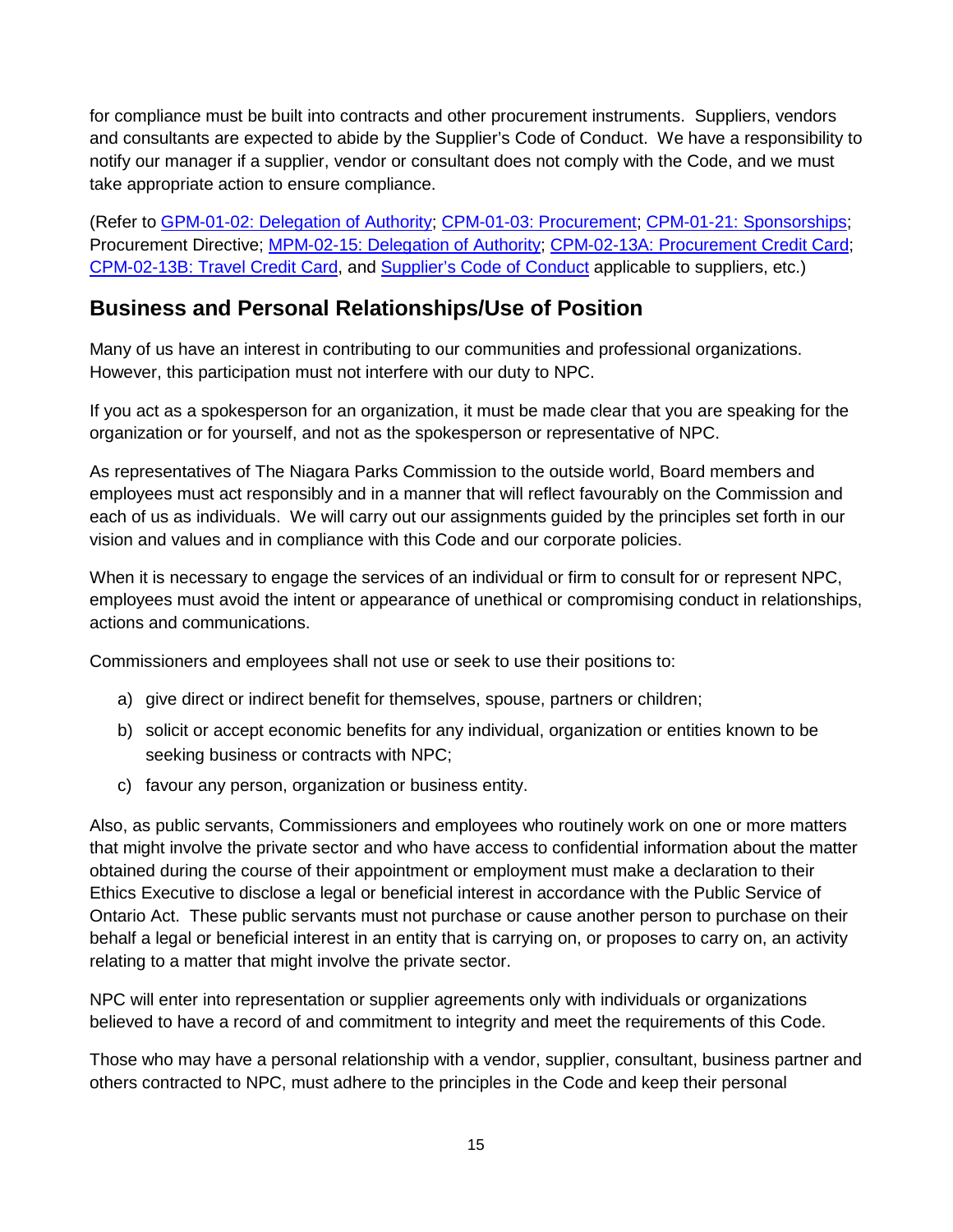relationships separate and apart from their respective NPC interests.

NPC will inform all vendors, suppliers, consultants, business partners and others of their responsibility to act on behalf of NPC consistent with the Code and other relevant policies.

Commissioners must:

- show respect for the professional capacities of staff, and not maliciously or falsely injure the professional or ethical reputation of staff
- not compel any staff member to engage in activities that are contrary to the directions or policies of NPC
- not compel any staff member to engage in partisan political activities or be subjected to threats or discrimination for refusing to engage in such activities
- not interfere with any staff member's duties including the duty to disclose improper activity
- not use their status as a member of the Commission by holding out the prospect or promise of a future advantage in return for the actions or inactions of any staff member or any other person or body, or engage in any form of reprisal.

(Refer to CPM-01-03: [Procurement;](file://niagaraparks.nf/parks/files/CORPORATE%20SERVICES/PUBLIC/NPC%20POLICIES/ON%20LINE%20POLICIES/CPM/CPM-01%20COMMISSION/CPM-01-03%20Procurement%20Policy.pdf) [CPM-01-21: Sponsorships;](file://niagaraparks.nf/parks/files/CORPORATE%20SERVICES/PUBLIC/NPC%20POLICIES/ON%20LINE%20POLICIES/CPM/CPM-01%20COMMISSION/CPM-01-21%20Sponsorships.pdf) [MPM-05-04: Fiduciary Responsibility](file://niagaraparks.nf/parks/files/CORPORATE%20SERVICES/PUBLIC/NPC%20POLICIES/ON%20LINE%20POLICIES/MPM/MPM-05%20Human%20Resources/MPM-05-04%20Fiduciary%20Responsibility%20&%20Conflict%20of%20Interest.pdf)  [& Conflict of Interest;](file://niagaraparks.nf/parks/files/CORPORATE%20SERVICES/PUBLIC/NPC%20POLICIES/ON%20LINE%20POLICIES/MPM/MPM-05%20Human%20Resources/MPM-05-04%20Fiduciary%20Responsibility%20&%20Conflict%20of%20Interest.pdf) [CPM-05-07: Employee Conduct;](file://niagaraparks.nf/parks/files/CORPORATE%20SERVICES/PUBLIC/NPC%20POLICIES/ON%20LINE%20POLICIES/CPM/CPM-05%20HUMAN%20RESOURCES/CPM-05-07%20Employee%20Conduct.pdf) [CPM-02-01: Travel, Meal and Hospitality](file://niagaraparks.nf/parks/files/CORPORATE%20SERVICES/PUBLIC/NPC%20POLICIES/ON%20LINE%20POLICIES/CPM/CPM-02%20ADMINISTRATION/CPM-02-01%20Travel%20%20Meal%20and%20Hospitality%20Expenses.pdf)  [Expenses;](file://niagaraparks.nf/parks/files/CORPORATE%20SERVICES/PUBLIC/NPC%20POLICIES/ON%20LINE%20POLICIES/CPM/CPM-02%20ADMINISTRATION/CPM-02-01%20Travel%20%20Meal%20and%20Hospitality%20Expenses.pdf) [Commission By-law 2;](file://niagaraparks.nf/parks/files/CORPORATE%20SERVICES/PUBLIC/NPC%20POLICIES/ON%20LINE%20POLICIES/BY-LAWS/BY-LAW%20NO.%202/BY-LAW%20NO.%202.%20FIDUCIARY%20RESPONSIBILITY%20&%20CONFLICT%20OF%20INTEREST.pdf) and Procurement Directive)

#### <span id="page-17-0"></span>**Hiring and the Employment Relationship**

As public servants, employees and Commissioners are prohibited from hiring their spouse, child, parent or sibling. They are also prohibited from entering into a contract with their spouse, child, parent or sibling or with a person or entity in which any of them has a substantial interest.

Any public servant who hires a person must ensure that this person does not report to or supervise the work of the person's spouse, child, parent or sibling.

Should a situation arise inadvertently where an employee reports to or supervises the work of his or her spouse, child, parent or sibling, the employee is required to notify his or her Supervisor and/or Ethics Executive as appropriate.

Further, employees and Commissioners must not use their appointment by NPC to directly or indirectly benefit themselves or their spouse or children. They must not allow the prospect of their future appointment by a person or entity to detrimentally affect the performance of their duties to NPC.

(Refer to [CPM-01-15: Employment Environment Principles;](file://niagaraparks.nf/parks/files/CORPORATE%20SERVICES/PUBLIC/NPC%20POLICIES/ON%20LINE%20POLICIES/CPM/CPM-01%20COMMISSION/CPM-01-15%20Employment%20Environment%20Principles.pdf) [CPM-01-09: Employment of Staff;](file://niagaraparks.nf/parks/files/CORPORATE%20SERVICES/PUBLIC/NPC%20POLICIES/ON%20LINE%20POLICIES/CPM/CPM-01%20COMMISSION/CPM-01-09%20Employment%20of%20Staff.pdf) [MPM-](file://niagaraparks.nf/parks/files/CORPORATE%20SERVICES/PUBLIC/NPC%20POLICIES/ON%20LINE%20POLICIES/MPM/MPM-05%20Human%20Resources/MPM-05-12%20Employment%20Policy.pdf)[05-12: Employment Policy;](file://niagaraparks.nf/parks/files/CORPORATE%20SERVICES/PUBLIC/NPC%20POLICIES/ON%20LINE%20POLICIES/MPM/MPM-05%20Human%20Resources/MPM-05-12%20Employment%20Policy.pdf) [CPM-05-16: Re-employment of NPC Retirees;](file://niagaraparks.nf/parks/files/CORPORATE%20SERVICES/PUBLIC/NPC%20POLICIES/ON%20LINE%20POLICIES/CPM/CPM-05%20HUMAN%20RESOURCES/CPM-05-16%20Re-Employment%20of%20NPC%20Retirees.pdf) [MPM-05-04: Fiduciary](file://niagaraparks.nf/parks/files/CORPORATE%20SERVICES/PUBLIC/NPC%20POLICIES/ON%20LINE%20POLICIES/MPM/MPM-05%20Human%20Resources/MPM-05-04%20Fiduciary%20Responsibility%20&%20Conflict%20of%20Interest.pdf)  [Responsibility & Conflict of Interest;](file://niagaraparks.nf/parks/files/CORPORATE%20SERVICES/PUBLIC/NPC%20POLICIES/ON%20LINE%20POLICIES/MPM/MPM-05%20Human%20Resources/MPM-05-04%20Fiduciary%20Responsibility%20&%20Conflict%20of%20Interest.pdf) and Commission [By-law 2\)](file://niagaraparks.nf/parks/files/CORPORATE%20SERVICES/PUBLIC/NPC%20POLICIES/ON%20LINE%20POLICIES/BY-LAWS/BY-LAW%20NO.%202/BY-LAW%20NO.%202.%20FIDUCIARY%20RESPONSIBILITY%20&%20CONFLICT%20OF%20INTEREST.pdf)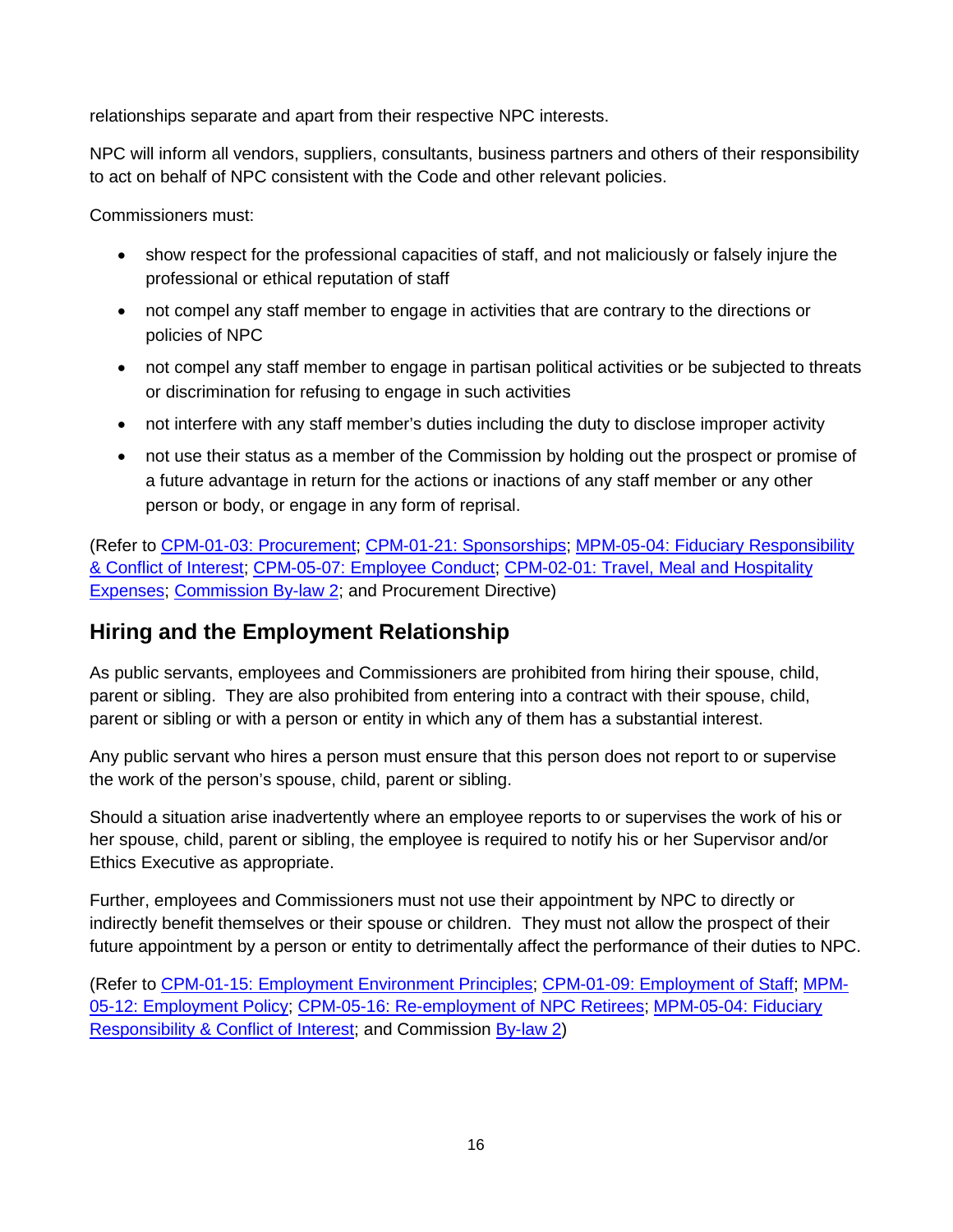#### <span id="page-18-0"></span>**Avoidance of Preferential Treatment**

Commissioners and employees in carrying out their duties and responsibilities shall not grant preferential treatment to any person, organization, family member or friend, or to any organization in which the Commissioner, employee, family member or friend has an interest. They must avoid being obligated, or seemingly to be obligated, to any person or organization that might profit from special consideration. They must avoid offering any assistance in dealing with the Commission to any individual or organization where such assistance is outside of their official role. Preferential treatment must be avoided in all hiring and promotion decisions.

(Refer to [MPM-05-04: Fiduciary Responsibility & Conflict of Interest](file://niagaraparks.nf/parks/files/CORPORATE%20SERVICES/PUBLIC/NPC%20POLICIES/ON%20LINE%20POLICIES/MPM/MPM-05%20Human%20Resources/MPM-05-04%20Fiduciary%20Responsibility%20&%20Conflict%20of%20Interest.pdf) and Commission [By-law 2\)](file://niagaraparks.nf/parks/files/CORPORATE%20SERVICES/PUBLIC/NPC%20POLICIES/ON%20LINE%20POLICIES/BY-LAWS/BY-LAW%20NO.%202/BY-LAW%20NO.%202.%20FIDUCIARY%20RESPONSIBILITY%20&%20CONFLICT%20OF%20INTEREST.pdf)

#### <span id="page-18-1"></span>**Participating in Decision-Making**

Employees and Commissioners cannot participate in decision-making by NPC with respect to matters that they are able to influence in the course of their duties if they could benefit from the decisions. This would not apply if their Ethics Executives had given them prior approval to participate in this decision-making.

Public servants who, in the course of their employment with NPC, are members of a body or group must not participate in or attempt to influence decision-making by the body or group with respect to matters if the public servants could benefit from the decisions or if, as a result of the decisions, the interests of the body or group could conflict with the interests of NPC. An employee or Commissioner must inform the body or group if this situation exists and must refrain from participation.

In all instances where an employee or Commissioner of NPC has a real, potential or perceived conflict of interest relating to his or her duties with a body or group, then the employee or Commissioner must declare the conflict and refrain from participation on this body or group.

Employees and Commissioners are prohibited from participating in decision-making in a body or group during the course of their duties if the decision-making could benefit themselves, their spouse, child, parent or sibling or with a person or entity in which any of them has a substantial interest.

(Refer to [MPM-05-04: Fiduciary Responsibility & Conflict of Interest](file://niagaraparks.nf/parks/files/CORPORATE%20SERVICES/PUBLIC/NPC%20POLICIES/ON%20LINE%20POLICIES/MPM/MPM-05%20Human%20Resources/MPM-05-04%20Fiduciary%20Responsibility%20&%20Conflict%20of%20Interest.pdf) and Commission [By-law 2\)](file://niagaraparks.nf/parks/files/CORPORATE%20SERVICES/PUBLIC/NPC%20POLICIES/ON%20LINE%20POLICIES/BY-LAWS/BY-LAW%20NO.%202/BY-LAW%20NO.%202.%20FIDUCIARY%20RESPONSIBILITY%20&%20CONFLICT%20OF%20INTEREST.pdf)

#### <span id="page-18-2"></span>**Post-Employment Activity**

Commissioners and employees and any others directly associated with The Niagara Parks Commission are not restricted from pursuing post-employment or post-appointment activity of their choosing, but they must ensure that their employment after the Commission does not create a conflict of interest.

Any public servant who has entered into a post-employment termination agreement is required to adhere to any provisions of such agreement.

The Ethics Executives shall make any determinations respecting post-employment activities and conflict of interest. If Commissioners have any doubt concerning a situation or remedy, they should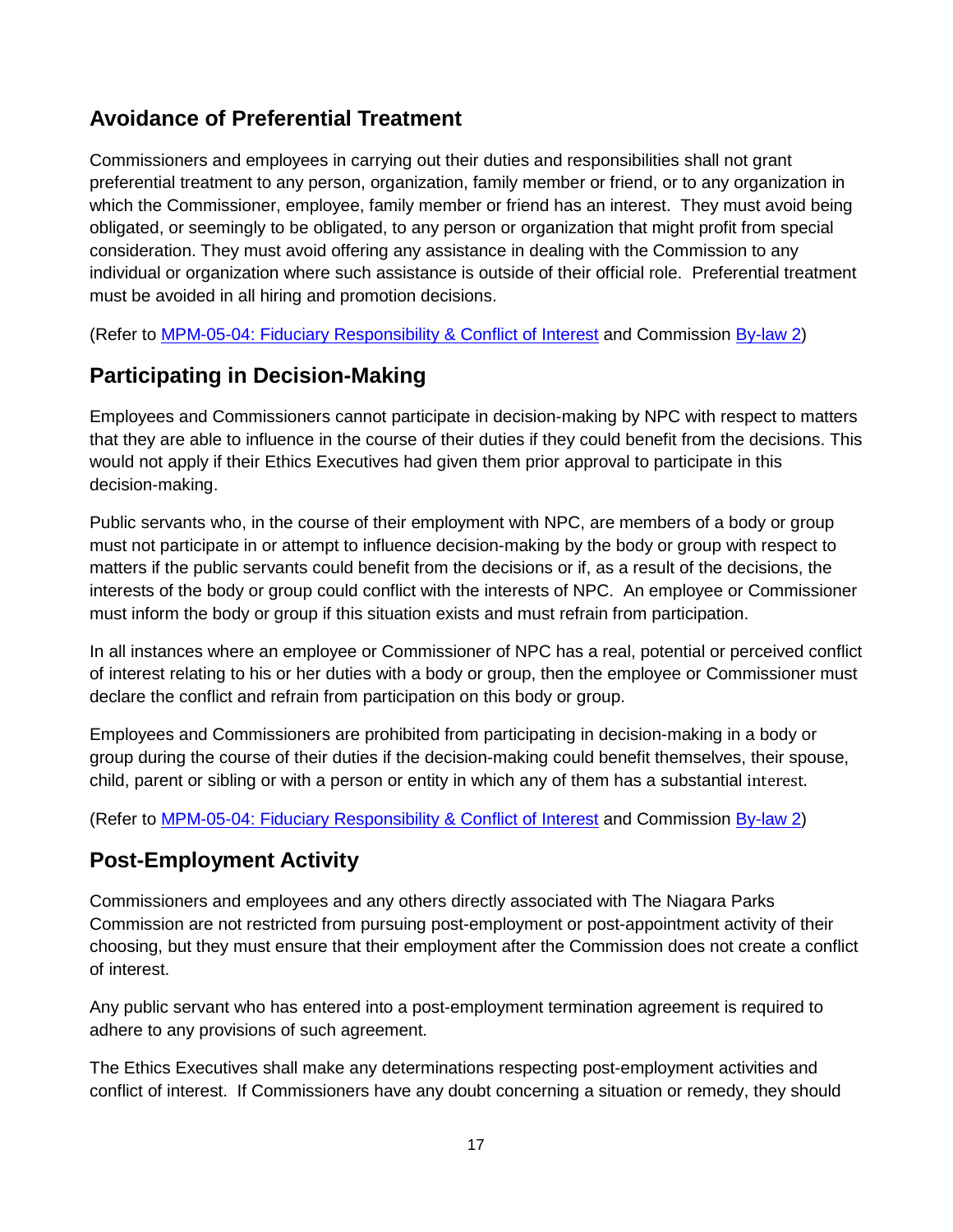seek guidance from the Chair. If employees have any doubt concerning a situation or remedy, they should seek guidance from the CEO in accordance with the policy of the Commission.

Former public servants are prohibited from seeking preferential treatment by, or privileged access to, public servants at NPC or other Crown public servants.

They must not disclose personal and confidential information obtained during the course of their employment by the Commission to a person or entity unless they are authorized to do so by law or by the Crown. Former public servants must not use personal and confidential information in a business or undertaking.

In addition, former public servants who, when during their employment with NPC, advised NPC about a particular proceeding, negotiation or transaction, must not advise or otherwise assist any public body or any other person or entity in connection with the particular proceeding, negotiation or other transaction until NPC ceases to be involved. However, these public servants may continue to advise or otherwise assist NPC in connection with the particular proceeding, negotiation or other transaction.

(Refer to [MPM-05-04: Fiduciary Responsibility & Conflict of Interest](file://niagaraparks.nf/parks/files/CORPORATE%20SERVICES/PUBLIC/NPC%20POLICIES/ON%20LINE%20POLICIES/MPM/MPM-05%20Human%20Resources/MPM-05-04%20Fiduciary%20Responsibility%20&%20Conflict%20of%20Interest.pdf) and Commission [By-law 2\)](file://niagaraparks.nf/parks/files/CORPORATE%20SERVICES/PUBLIC/NPC%20POLICIES/ON%20LINE%20POLICIES/MPM/MPM-05%20Human%20Resources/MPM-05-04%20Fiduciary%20Responsibility%20&%20Conflict%20of%20Interest.pdf)

#### <span id="page-19-0"></span>**C. Internal Disclosure Mechanism**

The Niagara Parks Commission has developed this Code of Conduct to improve decision making and make NPC a better place to work. This Code will avoid unethical or legal violations and ensures an environment where everyone in the organization feels a greater commitment to the achievement of our mission and vision. However, it should be noted that a Code will not be effective unless Commissioners, employees and others are committed to report violations through an internal disclosure mechanism.

#### <span id="page-19-1"></span>**Internal Disclosure**

Everyone has an obligation to understand and comply with the provisions of this Code of Conduct. We also have an important responsibility to report any serious wrongdoing, which has been witnessed or we have direct knowledge of, in accordance with the requirements of this Code. Failure to report actual or suspected violations of the Code is itself in contravention of the Code and may subject you to disciplinary action. We must all be committed to doing the right thing and promoting a work environment where we act ethically and comply with applicable laws, regulations and policies.

Niagara Parks has established a safe environment for the reporting of wrongdoing. This framework is referred to as internal disclosure. Anyone disclosing a serious wrongdoing may do so without fear of reprisal provided the disclosure is not frivolous, vexatious or made in bad faith. Retaliation or retribution for filing a report or for assisting or participating in an investigation of a disclosure, made in good faith, is in violation of this Code and will not be tolerated.

It is expected that all disclosure reports will be made in good faith. Deliberately making false claims will result in disciplinary action or prosecution.

Failing to comply with any provisions of the Code is subject to appropriate disciplinary action, up to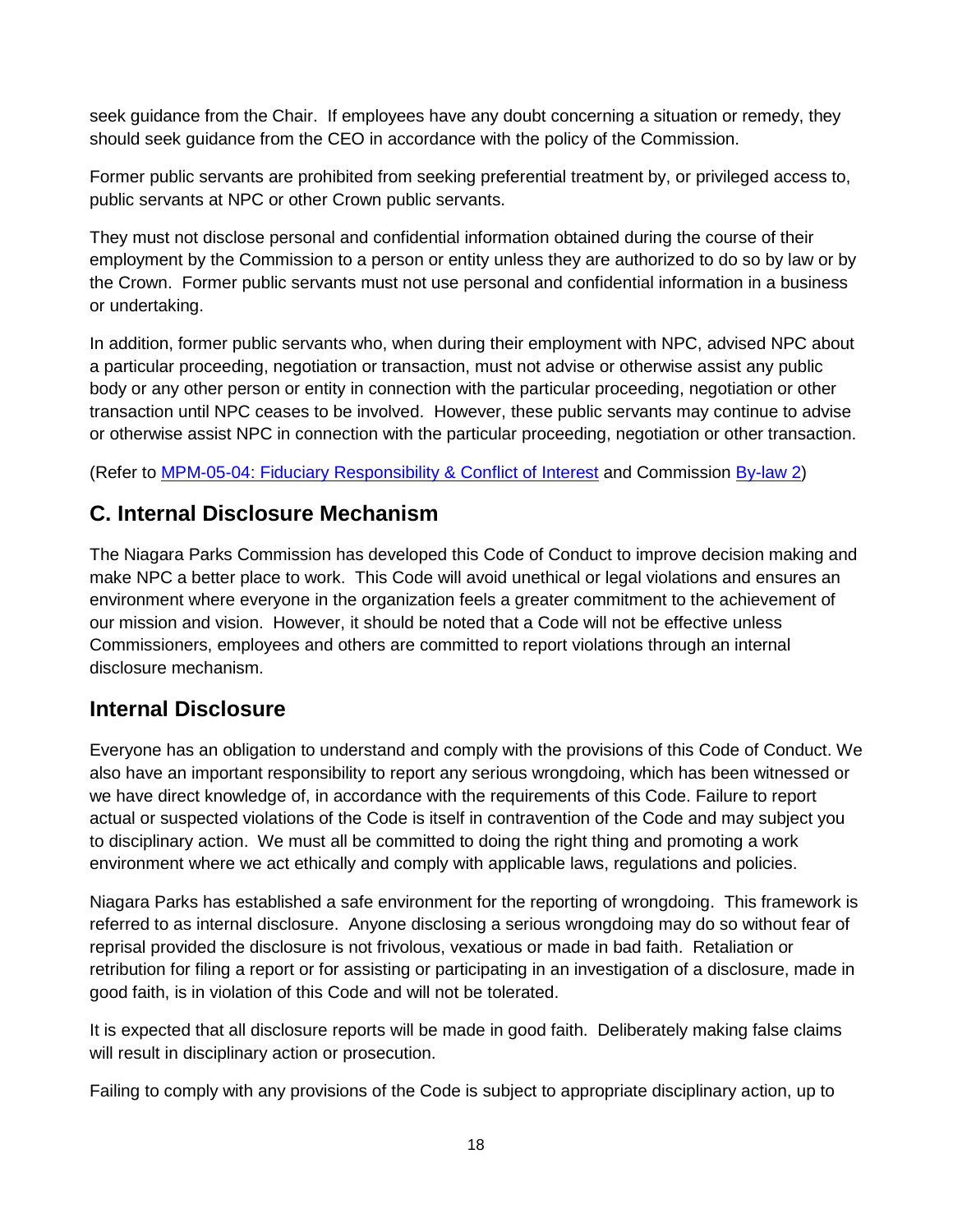and including termination of employment and/or legal action.

Reports of a violation of the Code must be submitted in a timely manner. Basically, infractions should be reported as soon as possible. As a guideline, we would ask that infractions be filed within six (6) months although it is recognized that there may be extenuating circumstances.

Section B of the Code outlines the standards of conduct but examples of serious wrongdoing and unethical behaviour include a violation of a statute, regulation or policy of The Niagara Parks Commission, abuse of authority and a serious health, safety or environmental hazard. The absence of a provision in the Code covering a particular situation does not relieve us from the responsibility of acting ethically.

Internal disclosure allows NPC Ethics Executives to quickly address issues including any violation under the Public Service of Ontario Act or under NPC's Code of Conduct and/or Policies/By-laws. NPC Ethics Executives can address issues outside those set out in the Act - for example, an employment issue that is not a grievance or an issue related to a specific NPC policy.

#### <span id="page-20-0"></span>**Advice and Guidance Respecting Code Issues**

In situations where the right course of action is unclear, where you are in doubt or uncertain, where there may be the appearance of a contravention or where more clarification is required, one should first discuss the situation in confidence with your departmental manager if deemed appropriate. Often your Manager/Department Head is in the best position to help you work through a situation. Your Manager/Department Head is responsible for supporting open discussions, working through the questions you have and guiding your access to further assistance as required. Managers/Department Heads have the responsibility of being familiar with the Code and promoting a climate of Code compliance.

If circumstances dictate that you are not able to speak with your Manager/Department Head or you are not satisfied with the advice or direction given or you still have questions, assistance is also available from several NPC directors for subject expertise relating to areas such as human resources, police matters and policy clarification. Through this Code, we all have an obligation to support one another to gain understanding and clarification, work through the disclosure process and achieve Code compliance. The following may be contacted **in confidence** for guidance and clarification respecting a Code violation and expertise in the areas noted:

- Senior Director, Corporate Services Regulatory matters, policies, confidential information, privacy
- Chief of Police Criminal and police matters
- Director, Human Resources Human Resources matters

It is recognized that employees will be going to the members of the Employee Advisory Team for advice and guidance at this stage. This is understandable as the Team members helped create the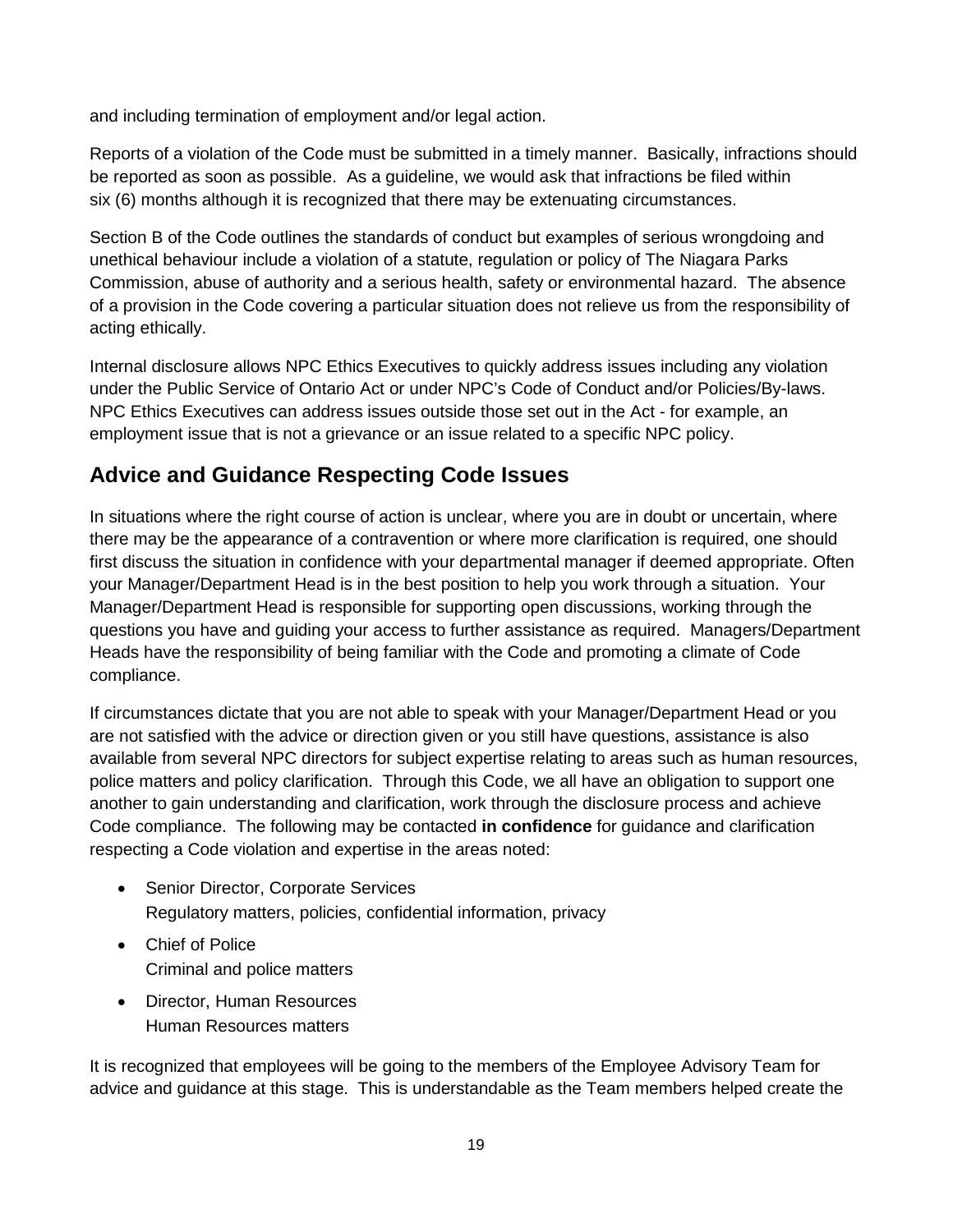Code. It has to be understood at this point that everyone is subject to the rules of confidentiality. Confidentiality must be preserved between the person making the disclosure and the Team member.

In the case of Commissioners, the Chair can provide clarification or seek guidance from the Integrity or Conflict of Interest Commissioners.

#### <span id="page-21-0"></span>**Reporting a Violation of the Code of Conduct**

To report a violation of the Code a written report must be prepared clearly stating the misconduct and circumstances pertaining to the violation. There must be enough information so that an assessment of the disclosure can determine the best course of action. The report should be signed by the individual disclosing the code violation to enable proper investigation. Once signed, the report must be submitted, along with a Validation Form (Appendix A) in confidence (in an envelope marked "Personal and Confidential") to the CEO, Oak Hall Administration, P.O. Box 150, Niagara Falls, ON L2G 6T2. If the disclosure pertains to the CEO or a Commissioner, then the signed report will be forwarded to the Chair (same address) or to the Integrity Commissioner if the Chair is the subject of the disclosure.

Any disclosures made pertaining to employees who report directly to the CEO will be handled by the CEO, with a copy to the Chair.

All reports will be taken seriously and each allegation will be promptly investigated by the CEO, Chair or a designate such as the Chief of Police in the case of a criminal matter. All investigations will be conducted within 30 days. If the investigation requires a longer time frame then the CEO or Chair will notify the person making the disclosure.

During the process of addressing disclosures, public servants can choose any person to support them (e.g. bargaining agent, friend, etc.).

In dealing with each disclosure, the CEO or Chair will first determine if there is an existing mechanism to deal with the violation. For instance, collective agreement violations, human rights accusations or criminal matters will be referred to existing mechanisms. Repetition of a previous accusation which already has been thoroughly investigated will not be re-investigated unless new evidence is presented.

Upon investigation if it has been found that someone has breached or may likely have breached the Code, that person will be informed of the allegations in due course and be provided with the opportunity to respond and where appropriate, to contribute to the remedy of the breach, keeping in mind the Confidentiality and Privacy language section.

At the end of the investigation process, the person making a disclosure, the person alleged of wrong doing and persons interviewed will be asked voluntarily to complete a Feedback Form (Appendix B) for the purpose of evaluating the procedure and process used and to improve the disclosure process where necessary.

A full report will be prepared for each disclosure, and the CEO or Chair will recommend a remedy or refer the matter to the appropriate authority as deemed necessary to resolve the matter.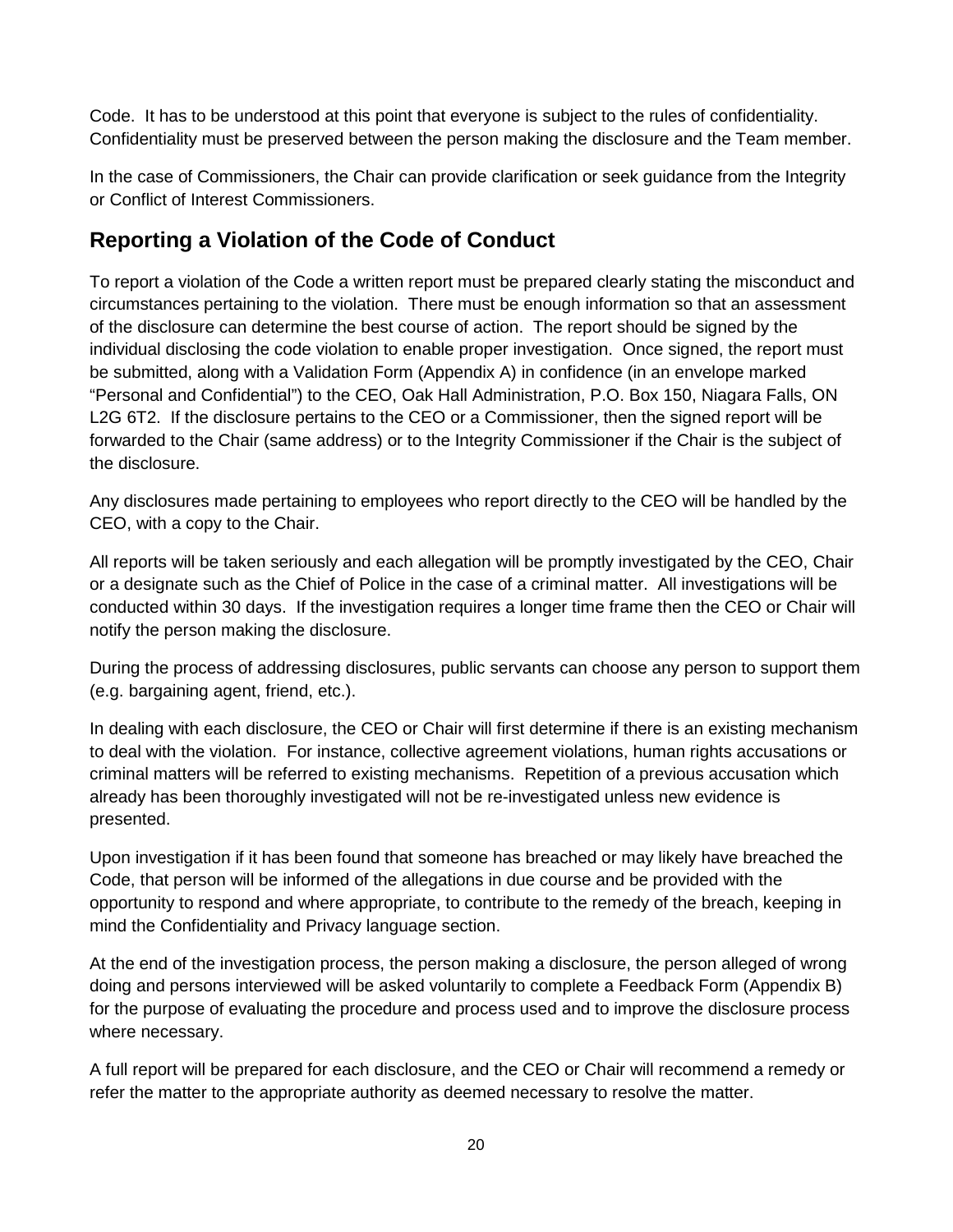Records of the report and investigation, including contents of meetings, interviews, results of investigations and other relevant material, will be maintained in a secure location as determined by the NPC Ethics Executives and managed in accordance with the Freedom of Information and Protection of Privacy Act.

A quarterly statistical report will be prepared for the Commission on the number and type of disclosures received and how they were handled.

A Checklist (Appendix C) will be used to ensure disclosures are received and processed in a consistent and confidential manner.

#### <span id="page-22-0"></span>**Confidentiality and Privacy**

The internal disclosure mechanism will need to strike a balance between protecting the identity of the person making the disclosure and ensuring fair treatment of alleged wrongdoers. The framework will ensure that the alleged wrongdoer is treated fairly and the privacy of the person making the disclosure is protected except where in the interests of fairness requires that a person's identity be disclosed to one or more persons. Every disclosure report will be treated as confidential to the extent allowed by law. All proceedings will be kept confidential and limited to those in the organization with a need to know for the purposes of the investigation and appropriate remedy.

It may be necessary for the CEO or designee to release the name of the person making the disclosure to conclude the investigation. The person making the disclosure should be aware that any action taken by Niagara Parks as a result of the disclosure may require the attendance of the person making the disclosure in a court or tribunal proceeding which will require him or her to give evidence under oath.

Privileges that are already well recognized in law will continue to be respected including solicitor-client privilege and Cabinet privilege.

#### <span id="page-22-1"></span>**Disclosure of Wrongdoing under the Public Service of Ontario Act**

Under the Public Service of Ontario Act, Commissioners and employees, as public servants, have the option to disclose directly to the Integrity Commissioner if:

- they believe that it would not be appropriate to disclose internally within their public body, or
- if they have already disclosed internally and believe that the matter has not been appropriately dealt with.

This Act sets out the type of wrongdoing that may be disclosed, summarized as follows:

- a contravention of an Act (federal or provincial) or regulation
- acts or omissions that create a grave danger to life, health or safety of persons, or to the environment
- gross mismanagement (e.g. gross waste of money, abuse of authority, abuse of public assets)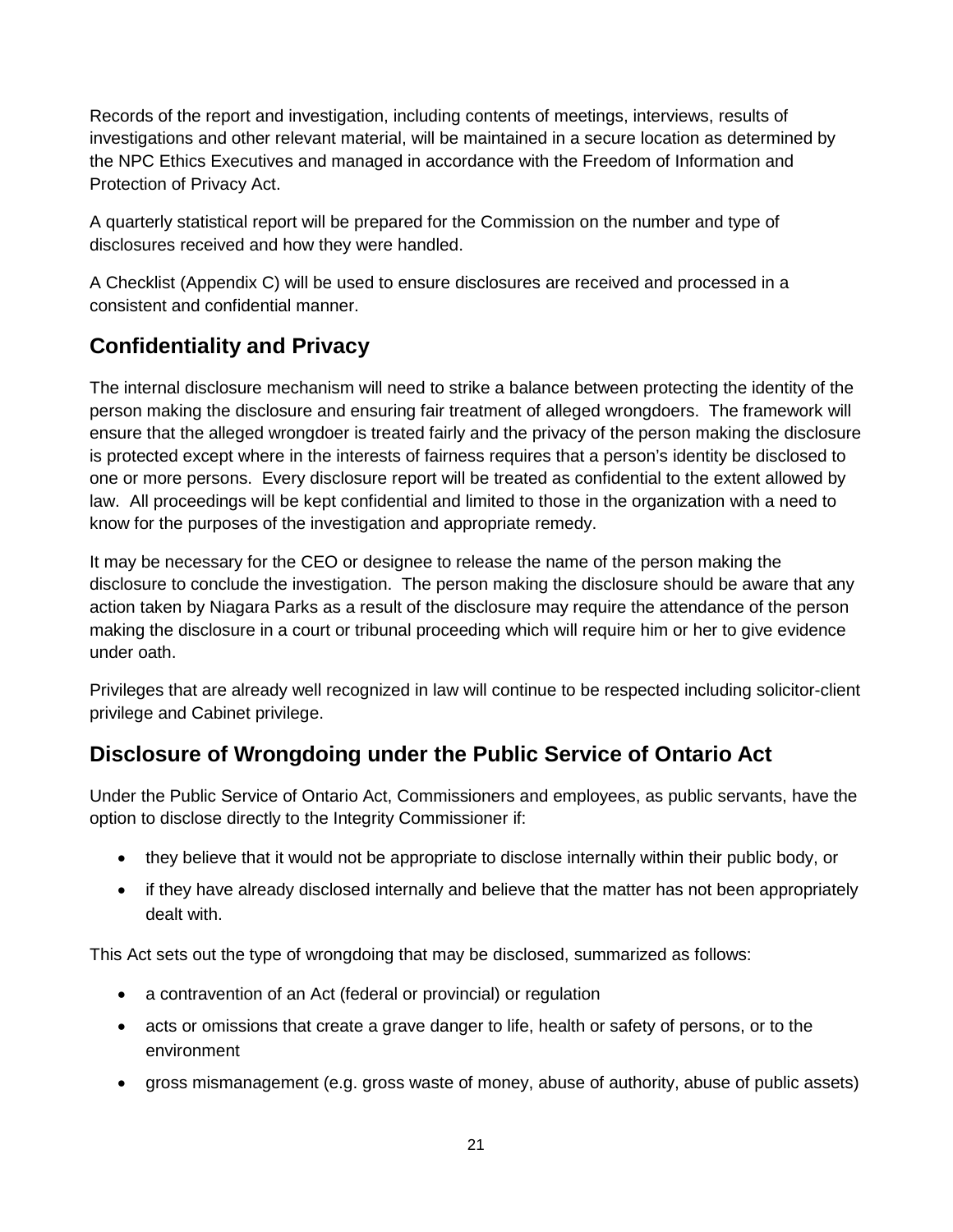• directing or counseling a person to commit a wrongdoing listed above.

Disclosures can be made to the Integrity Commissioner in accordance with the Act and Disclosure of Wrongdoing Directive issued by the Management Board of Cabinet.

The Integrity Commissioner may choose not to handle the disclosure and it may be referred back to the NPC Ethics Executives.

Further information about making a disclosure to the Integrity Commissioner under the Public Service of Ontario Act is available through the Office of the Integrity Commissioner. Contact information for the Integrity Commissioner is info@oico.on.ca, 2 Bloor Street West, Suite 2100, Toronto, ON M4W 3E2, Telephone: 416-314-1581 or 1-866-884-4470.

#### <span id="page-23-0"></span>**Reporting to the Discloser/Alleged Wrongdoer**

In accordance with the Public Service of Ontario Act, the Ethics Executive is responsible for informing the discloser how the disclosure was dealt with:

- not accepted;
- accepted but not investigated, or
- investigation concluded.

Where the disclosure was accepted, the Ethics Executive is also responsible for informing the alleged wrongdoer how the disclosure was dealt with.

The Ethics Executive may also provide such information on the investigation and findings as he/she considers appropriate in the circumstances.

#### <span id="page-23-1"></span>**D. Public Service of Ontario Act**

The Public Service of Ontario Act sets out an ethical framework which impacts NPC employees and Commissioners in four key areas.

#### <span id="page-23-2"></span>**1. Oath of Allegiance (Loyalty) and Oath of Office (Confidentiality)**

#### Oaths of Allegiance

All new NPC employees and appointees at the very beginning of their employment relationship with NPC will be advised of the importance of ethical behaviour and will be required to take an Oath of Allegiance and an Oath of Office, subject to the exemptions listed below. These Oaths which reinforce the ethical role of public servants are being consistently applied across all Provincial ministries and public bodies. The Oaths will be administered by designated NPC staff.

The Oath of Allegiance establishes allegiance to the Crown as the symbol of head of state. There are two exemptions to the Oath of Allegiance: 1) if the person is not a Canadian citizen and believes that making the Oath could result in the loss of his/her citizenship in another country and 2) where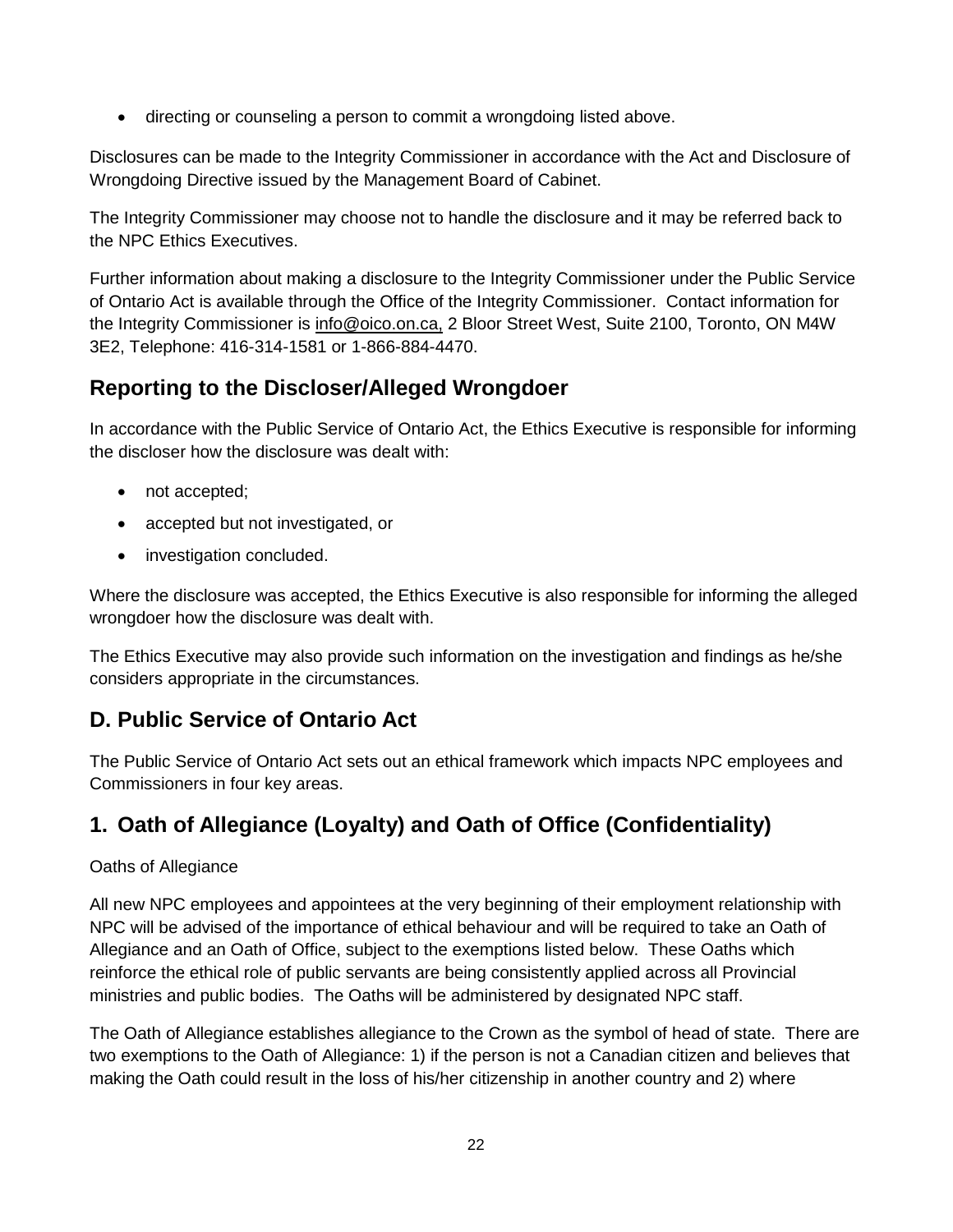Indigenous persons do not wish to make the oath or affirmation because it would be inconsistent with their views regarding the relationship between the Crown and Indigenous Peoples.

There is no exemption from taking the Oath of Office for new employees and appointees. The Oath of Office establishes:

- Duty of loyalty to the employer
- Duty to comply with all laws
- Obligation to maintain confidentiality (except as required or permitted by law). This continues even after leaving public service.
- A recognition and affirmation of the Aboriginal and treaty rights of Indigenous Peoples in the Constitution in relation to respecting the laws of Canada and Ontario

The exact wording for both Oaths is as follows:

Oath (or affirmation) of Allegiance:

"I swear (or solemnly affirm) that I will be faithful and bear true allegiance to Her Majesty Queen Elizabeth the Second (or the reigning sovereign for the time being), her heirs and successors according to law. So help me God. (Omit this phrase in an affirmation.)"

Oath (or affirmation) of Office:

"I swear (or solemnly affirm) that I will faithfully discharge my duties as a public servant; I will respect the laws of Canada and Ontario, including the recognition and affirmation of the aboriginal and treaty rights of Indigenous peoples in the Constitution; and, except as I may be legally authorized or required, I will not disclose or give to any person any information or document that comes to my knowledge or possession by reason of my being a public servant. So help me God. (Omit this phrase in an affirmation.)"

The Oaths may be made in either French or English.

#### <span id="page-24-0"></span>**2. Conflict of Interest**

Under the Act, NPC employees and Commissioners are expected to adhere to the standards of ethical behaviour similar to Provincial Ministries. The conflict of interest rules set out in Ontario Regulation 381/07 apply to NPC employees and Commissioners. This Code has been updated to meet the objectives of the new Act and its regulations.

Current and former public servants are required to advise their Ethics Executive (CEO for employees/Chair for Commissioners) if they think they have an actual or potential conflict of interest. The Ethics Executive will determine whether a conflict of interest exists and will provide direction if necessary. Employees and appointees are required to follow any direction provided by the Ethics Executive.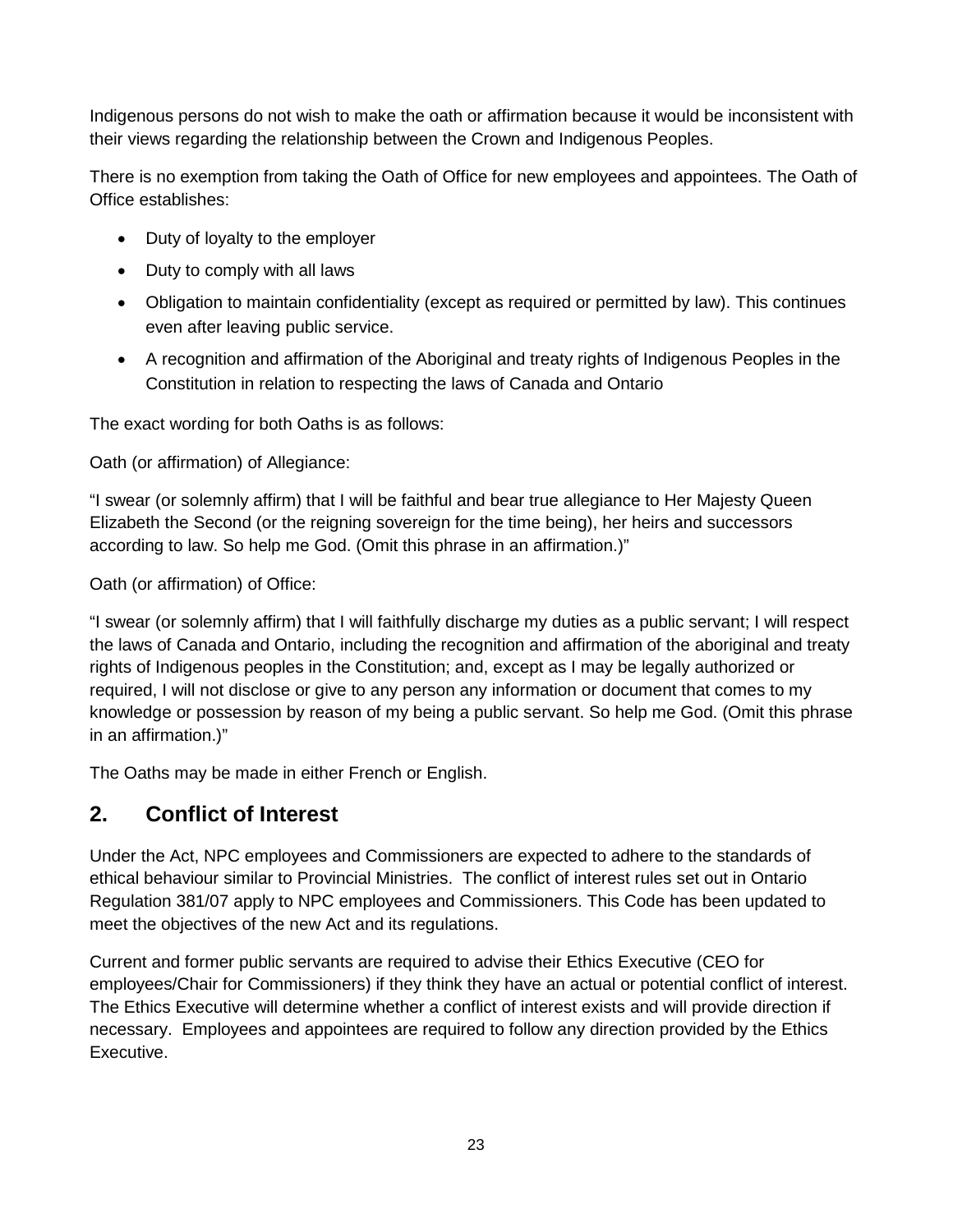#### <span id="page-25-0"></span>**3. Political Activity**

The Act sets out political activity rights and restrictions for NPC employees and appointees which are reflected in the Code of Conduct.

Employees and appointees are requested to contact their Ethics Executives for direction.

#### <span id="page-25-1"></span>**4. Disclosure of Wrongdoing**

The Act outlines expectations for ethical behaviour and a process to address behaviour that is not appropriate (wrongdoing). This process is called a disclosure or disclosing a wrongdoing. Anyone who makes a disclosure or who cooperates in an investigation in good faith is protected from reprisal.

Section C of this Code, under Internal Disclosure Mechanism, provides information about disclosure of wrongdoing under the Public Service of Ontario Act.

#### <span id="page-25-2"></span>**5. Compliance with the Public Service of Ontario Act**

Nothing in this Code of Conduct or other document forming part of the ethical framework at NPC is intended to conflict with the Public Service of Ontario Act. The Ethics Executives for NPC will carry out their roles and responsibilities in accordance with the Act, its regulations and the Disclosure of Wrongdoing Directive.

#### <span id="page-25-3"></span>**E. Code Monitoring and Review**

The Code will be given a periodic review at least every five years to ensure that it is relevant, up to date and continues to meet the needs of The Niagara Parks Commission.

#### <span id="page-25-4"></span>**F. Copies Available**

Copies of the Code of Conduct and forms are available at the Human Resources Department, from Managers and Supervisors and online at the Niagara Parks employee website and the Niagara Parks main website at: [www.niagaraparks.com/files/Code-of-Conduct.pdf](http://www.niagaraparks.com/files/Code-of-Conduct.pdf)

The Supplier's Code of Conduct is available at: [www.niagaraparks.com/files/supplier-code-of-conduct.pdf](http://www.niagaraparks.com/files/supplier%20code%20of%20conduct.pdf)

For reference, the *Public Service of Ontario Act* and its *regulations* are available online at: [www.e](http://www.e-laws.gov.on.ca/index.html)[laws.gov.on.ca/index.html](http://www.e-laws.gov.on.ca/index.html)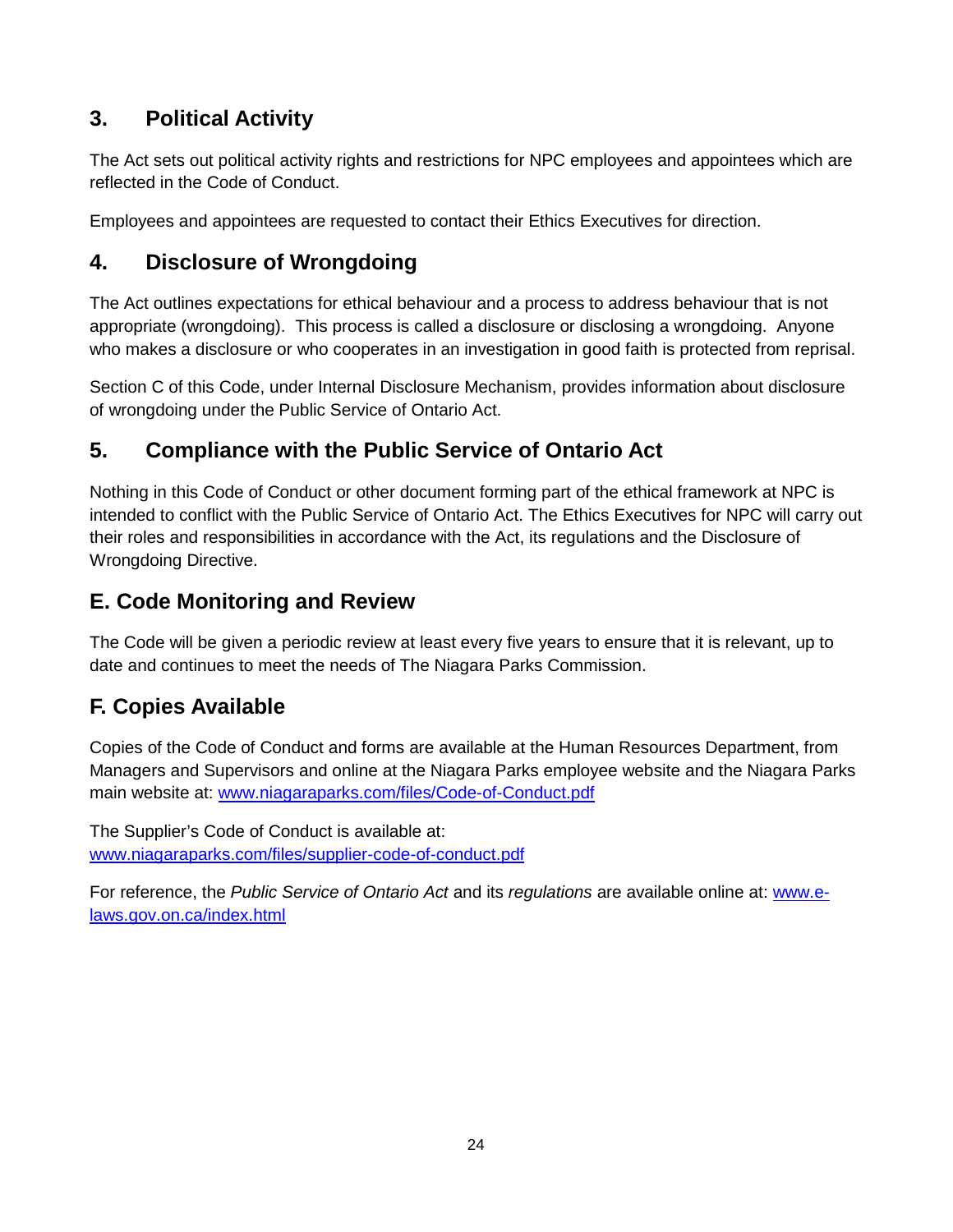Appendix A



## **VALIDATION FORM REPORTING CODE OF CONDUCT VIOLATIONS**

(Confidential)

Date Submitted: New Reoccurrence

Name: Name: Name: Name: Name: Vear/Number: (CEO use only)

Date(s) of alleged Violation to the Code of Conduct

| UNION EMPLOYEES PLEASE COMPLETE THIS SECTION                                             |                                                                                                                       |  |  |  |  |
|------------------------------------------------------------------------------------------|-----------------------------------------------------------------------------------------------------------------------|--|--|--|--|
| O<br>O<br>Is this Violation covered under your Collective Agreement?<br><b>No</b><br>Yes |                                                                                                                       |  |  |  |  |
|                                                                                          | If "No", please proceed below. If "Yes", please contact your Union Steward.                                           |  |  |  |  |
|                                                                                          | Please indicate below all individuals you spoke to or contacted via written complaint<br>regarding alleged Violation: |  |  |  |  |
|                                                                                          | Individual who Violated the Code                                                                                      |  |  |  |  |
|                                                                                          | Supervisor / Manager                                                                                                  |  |  |  |  |
|                                                                                          | Director / Senior Director                                                                                            |  |  |  |  |
|                                                                                          | Other Resources from the Code of Conduct Document                                                                     |  |  |  |  |
|                                                                                          | Please name:                                                                                                          |  |  |  |  |
|                                                                                          |                                                                                                                       |  |  |  |  |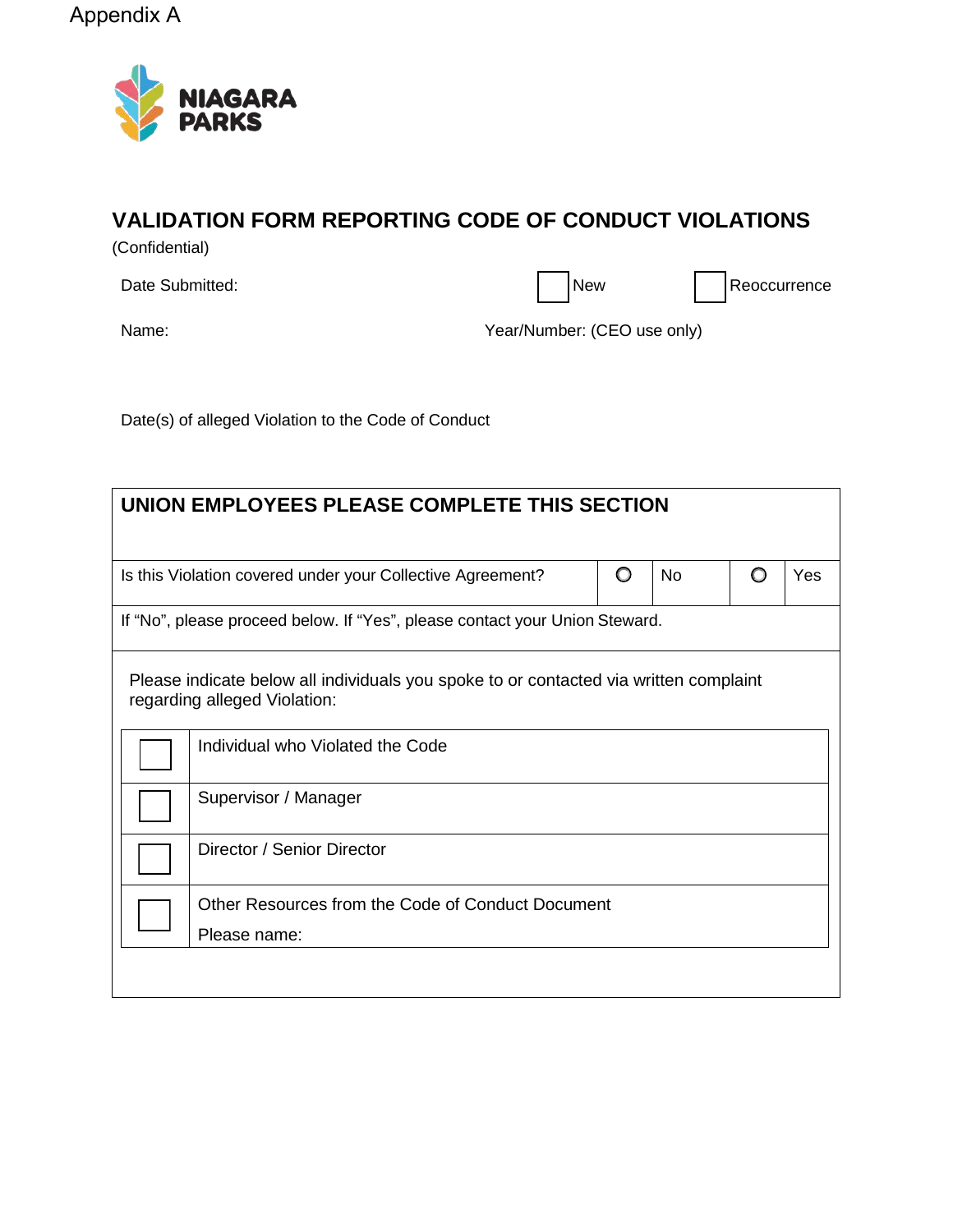

If you did not speak to any of the above, explain why this step was skipped:

What type of Code Violation are you reporting? (Please refer to Code of Conduct Document)

Indicate how you would like to be contacted regarding the alleged Code Violation throughout the process. (Telephone, Postal Service, Private E-mail, etc.). Please provide full contact information related to the preferred method of contact (preferred telephone number and whether a message can be left on an answering machine, preferred e-mail address or full mailing address). Confirmation of receipt of disclosure will be provided within 7 days.

This form should be attached to your 'Report of Violation stating the alleged misconduct and circumstances pertaining to the violation' as outlined in the Code of Conduct; and sent in a Sealed Envelope addressed as indicated below:

#### **PERSONAL AND CONFIDENTIAL**

**CEO – NPC Oak Hall Administration, P.O. Box 150 Niagara Falls, Ontario L2E 6T2**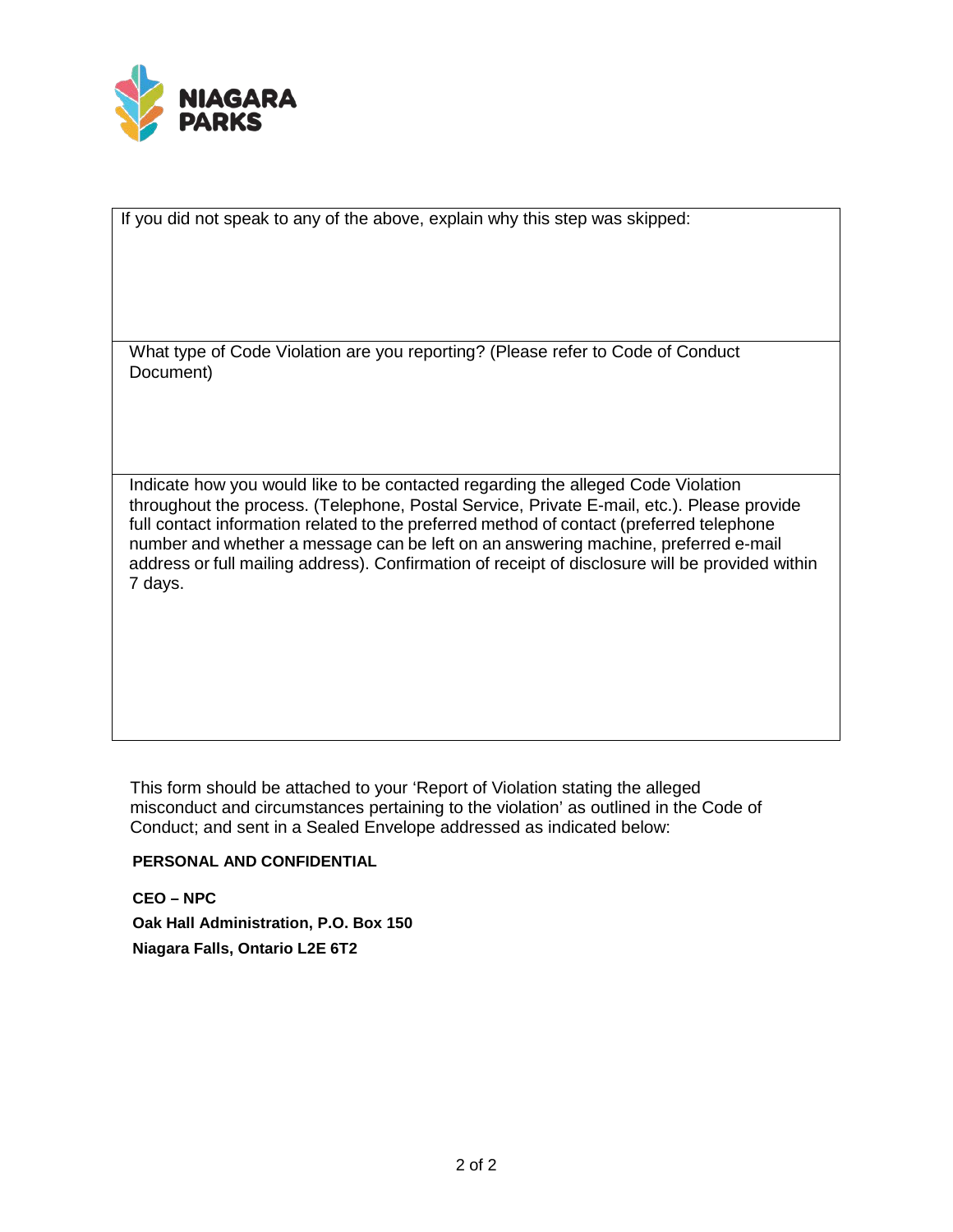

## **CODE OF CONDUCT FEEDBACK FORM (Confidential)**

Name: Year/Number:

Date: (for CEO use only)

1. Was the Code of Conduct Violation investigated in a thorough manner?

2. Was your concern heard?

3. Was the investigation undertaken in a timely manner?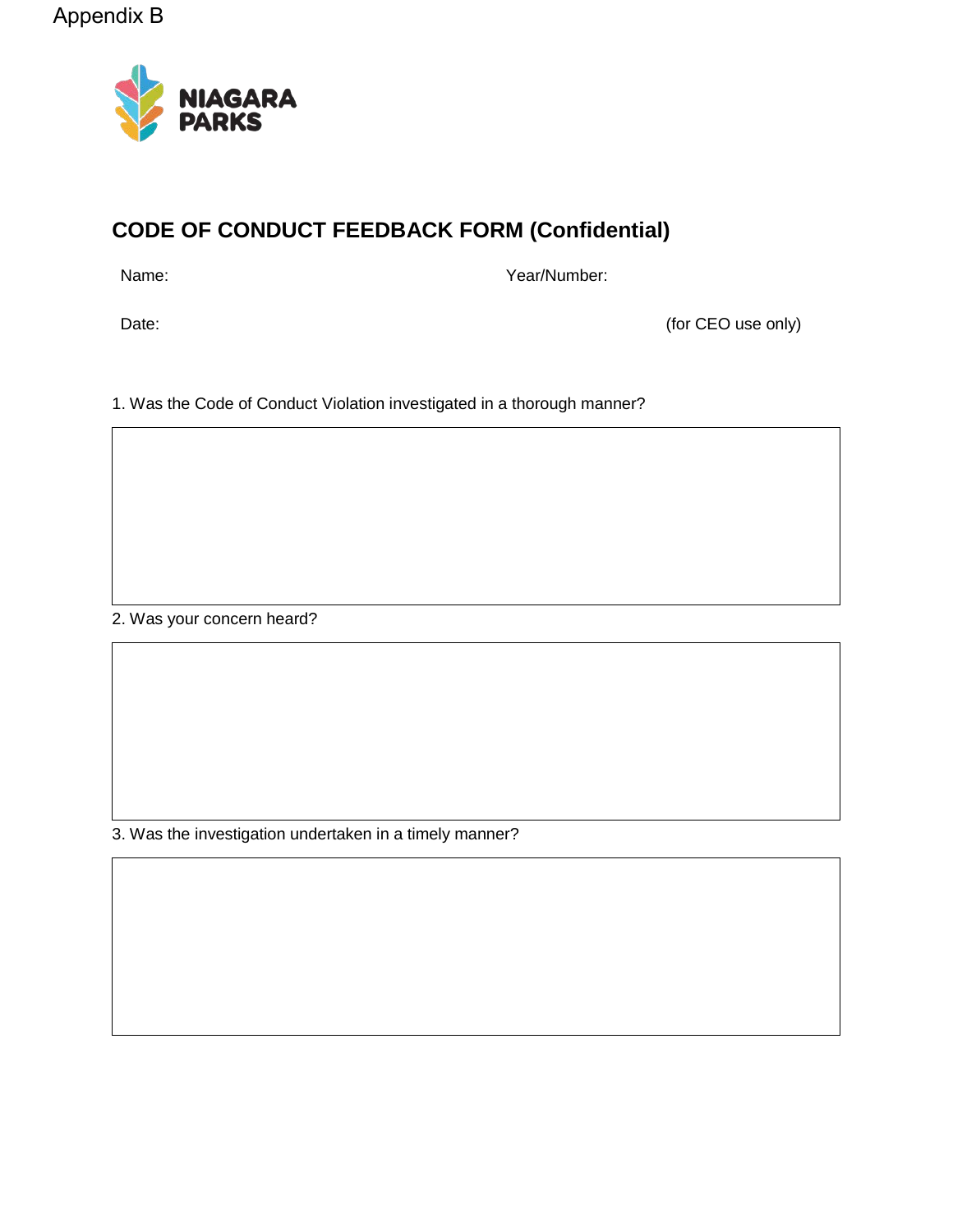

4. Were you satisfied with the results, remedy, action taken?

5. Other Comments:

Please complete and return in a Sealed Envelope addressed as indicated below:

**PERSONAL AND CONFIDENTIAL CEO – Niagara Parks Oak Hall Administration, P.O. Box 150 Niagara Falls, Ontario L2E 6T2**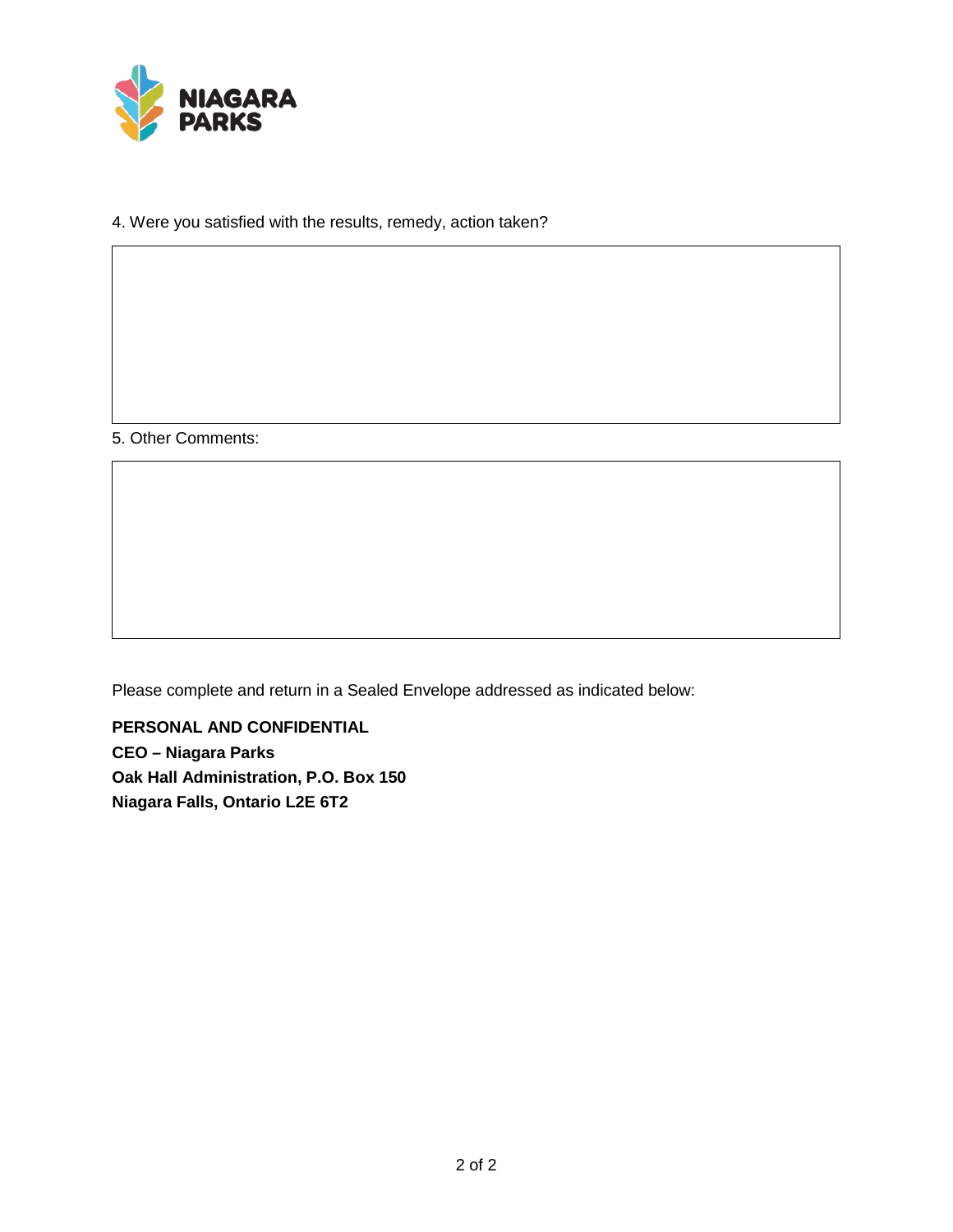Appendix C



#### **REPORTING CODE OF CONDUCT VIOLATIONS – CHECKLIST**

(Confidential)

Date Received: New Reoccurrence **New Access Point Access** 2014 New Reoccurrence

Name of Employee Reporting Alleged Violation

Date(s) of alleged Violation to the Code of Conduct

| Type of Code Violation:                     |  |           |  |     |
|---------------------------------------------|--|-----------|--|-----|
| Is this a Violation of NPC Code of Conduct? |  | No        |  | Yes |
| Investigate                                 |  | No        |  | Yes |
| Covered under Existing Mechanism            |  | <b>No</b> |  | Yes |

Referred to: